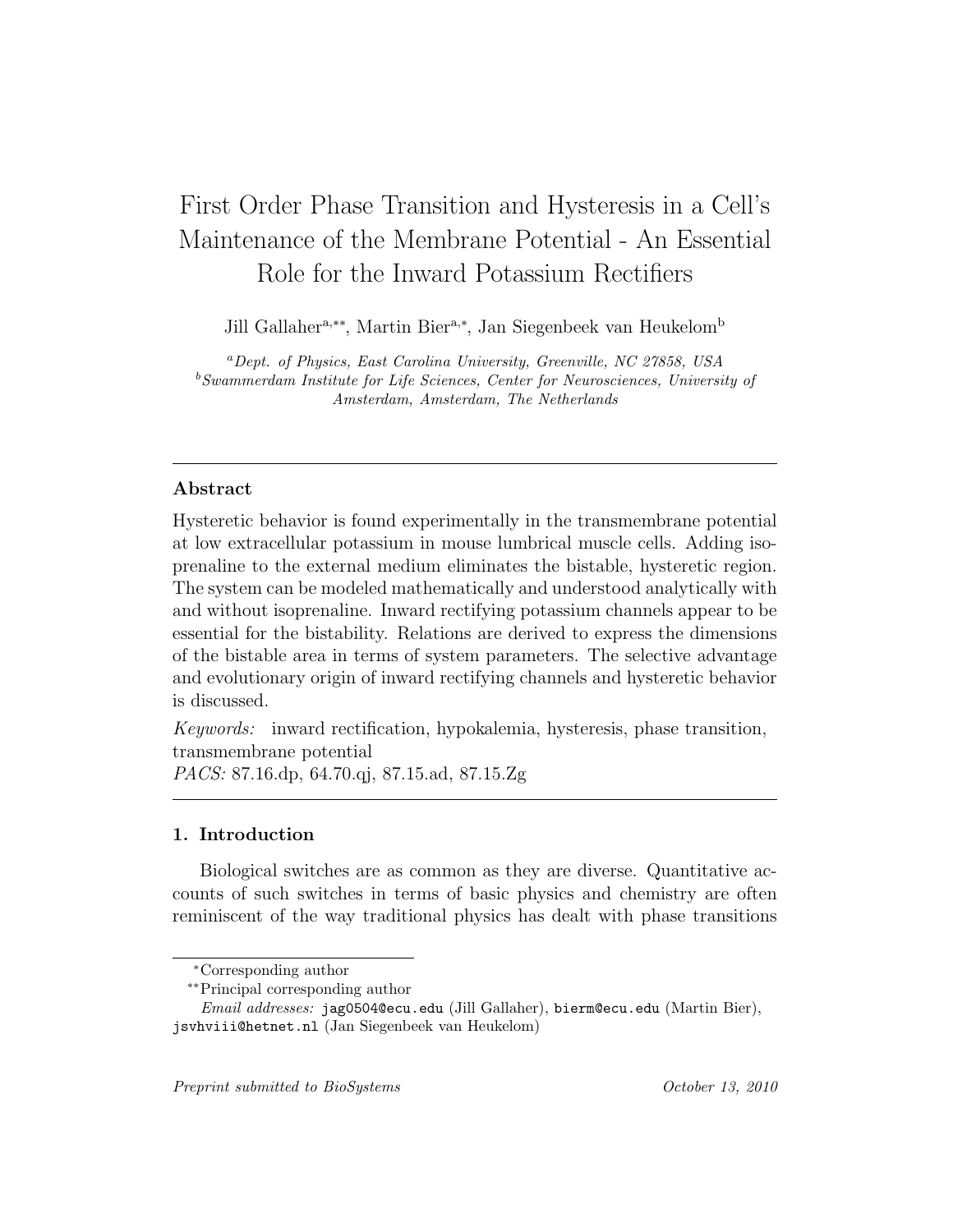(Plischke and Bergersen, 1994; Reichl, 1980). Getting a discrete switch in a system with underlying continuous dynamics involves bifurcations, i.e., solutions that emerge and disappear as a parameter is changed. Such bifurcations have been identified in population dynamics and in signaling pathways that involve DNA and/or proteins (Edelstein-Keshet, 1988; Murray, 1993; Ferrell and Machleder, 1998; Qian and Reluga, 2005). An adverse environment may trigger the "switching off" of activity as in the case of dormancy of persister cells (Lewis, 2007) or sporulation of yeast (Sonenshein, 2000). Environmental stress can be the cause for many cells and organisms to retreat from activity until conditions are more energetically favorable for proliferation (Wharton, 2002).

Cells are sensitive to external potassium concentration changes. For potassium the transmembrane electric potential and the transmembrane chemical potential almost balance each other out. Under physiological conditions a large fraction of the potassium channels is open which helps stabilize the electric potential. Too much potassium (hyperkalemia) in the medium can cause depolarization of the transmembrane potential. With too little potassium in the medium (hypokalemia) a more complicated situation arises. As the concentration of extracellular potassium lowers, the membrane becomes hyperpolarized. Beyond a certain threshold, a switch to a depolarized state is observed to occur in a variety of cell types (Gadsby and Cranefield, 1977; Mc-Cullough et al., 1990; Siegenbeek van Heukelom, 1991; Brismar and Collins, 1993; Jiang et al., 2001). This transition appears reversible as potassium is added again to the extracellular medium. However, the switch back to a hyperpolarized state occurs at a higher potassium concentration than the one for which to depolarization occurred. There is an apparent hysteresis. In our previous works we have shown that these switches do not go via the genome (van Mil et al., 2003; Geukes Foppen and Siegenbeek van Heukelom, 2003; Gallaher et al., 2009). A very simple model, involving only sodium channels, potassium channels, and Na,K-ATPase pumps, can quantitatively account for the bistable behavior.

Inward rectifying potassium channels (IRKs) appear to be essential for the bistable behavior. When the electrochemical potential for potassium is such that too much potassium is driven outward, the IRKs close. This characteristic results in a kind of "protection" of the high intracellular potassium concentration (which, under physiological conditions, is about twenty times as high as the extracellular concentration) and this is often thought to be the reason that IRK properties first evolved more than 2.4 billion years ago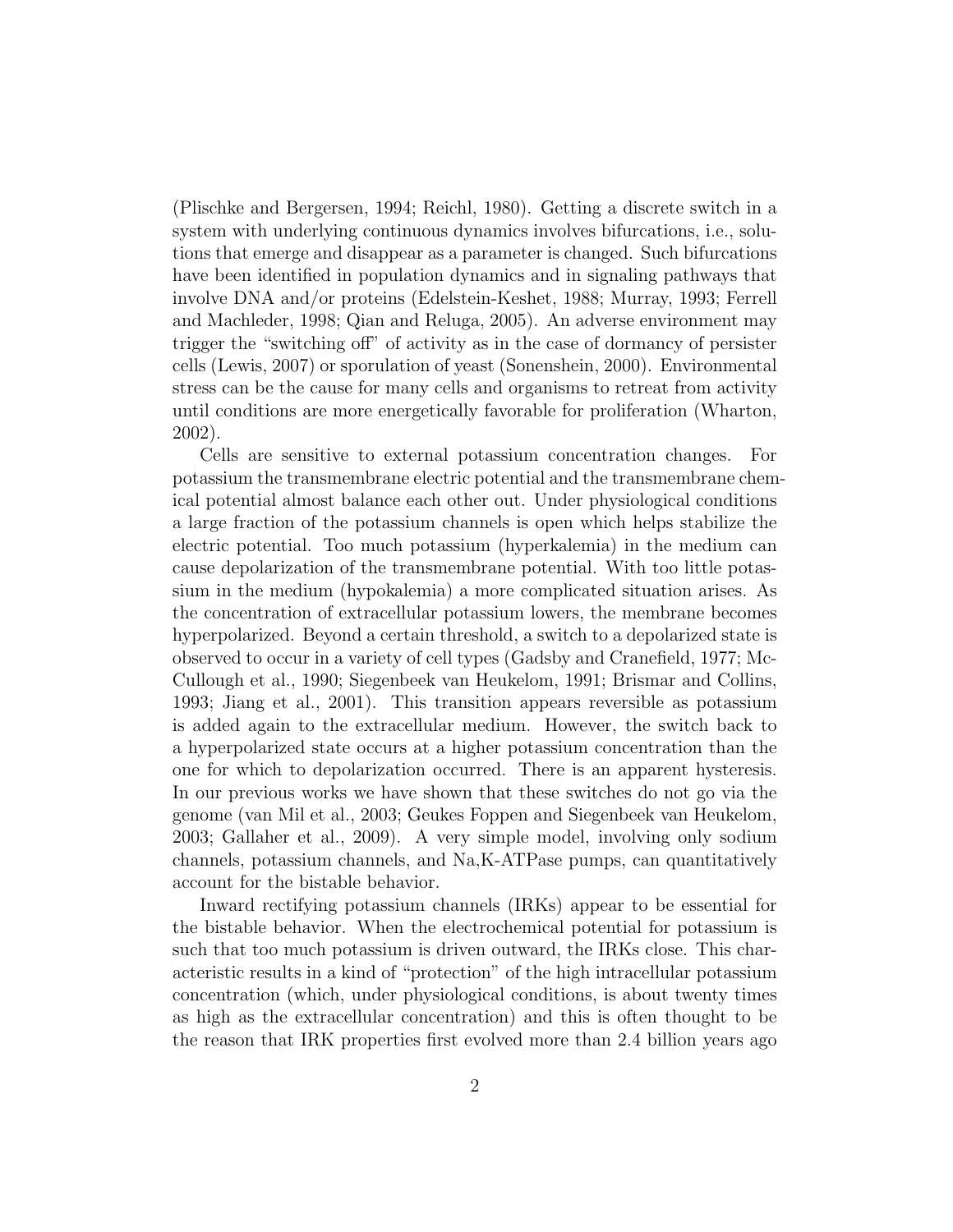(Hille, 1992). The dynamics of the systems of pumps and channels is such that the closing of a small fraction of IRK channels leads to the closing of more IRK channels (Goodman and Art, 1996; Lu, 2004). Because of this positive feedback mechanism there are no continuous transitions between the hyperpolarized and the depolzarized state. Instead it is found, theoretically and experimentally, that there is a genuine non-equilibrium first order phase transition (Moore, 1972). It is furthermore found that, in a certain value range of the extracellular potassium concentration, both the hyperpolarized state and the depolarized state are stable and hysteretic behavior occurs (Jackson, 1989). This bistable region is only slightly below the physiological concentration of extracellular potassium and may be easily encountered.

Below we will first present the result of experiments in which we dramatically increased the potassium permeability,  $P_{K}$ , of the cell membrane. We do so by adding isoprenaline to the medium. The dependence on concentration and electric potential of the IRK's open-closed behavior will be overwhelmed and become negligible in this case. With this fixed, constant and high  $P_{\rm K}$ we find that the phase transition and the bistability no longer occur. It is furthermore found that for the case of high constant  $P<sub>K</sub>$  an analytic solution can be found for the steady state equations for the sodium and potassium flow. Theory and experiment appear in very good agreement. We also compare the isoprenaline case with the control in which the  $P<sub>K</sub>$  is dominated by IRKs.

The hypophysiological concentration of extracellular potassium leads to a larger outbound force on intracellular potassium. A hyperpolarization can compensate for this increased chemical force. However, such hyperpolarization implies a larger leak of sodium ions and a concurrent increased demand on the Na,K-ATPase pumps. At some point, the hyperpolarization may simply become too metabolically costly to maintain. What we will see is that, with the variable  $P_{\rm K}$  of the IRKs, a radical switch from the hyperpolarized branch to a depolarized branch occurs at some value of the extracellular potassium concentration. In the depolarized state the potassium channels are largely closed and the sodium leak is decreased. By blocking ion flow and ceasing the metabolic efforts that maintaining such flow requires, the cell effectively isolates itself from the adverse environment and "goes into hibernation." We see that upon again increasing the extracellular potassium concentration,  $K_e$ , a switch back to the hyperpolarized state occurs. However, as was mentioned before, that switch back to the hyperpolarized branch occurs at a  $K_e$  that is about half a millimolar higher than the  $K_e$  at which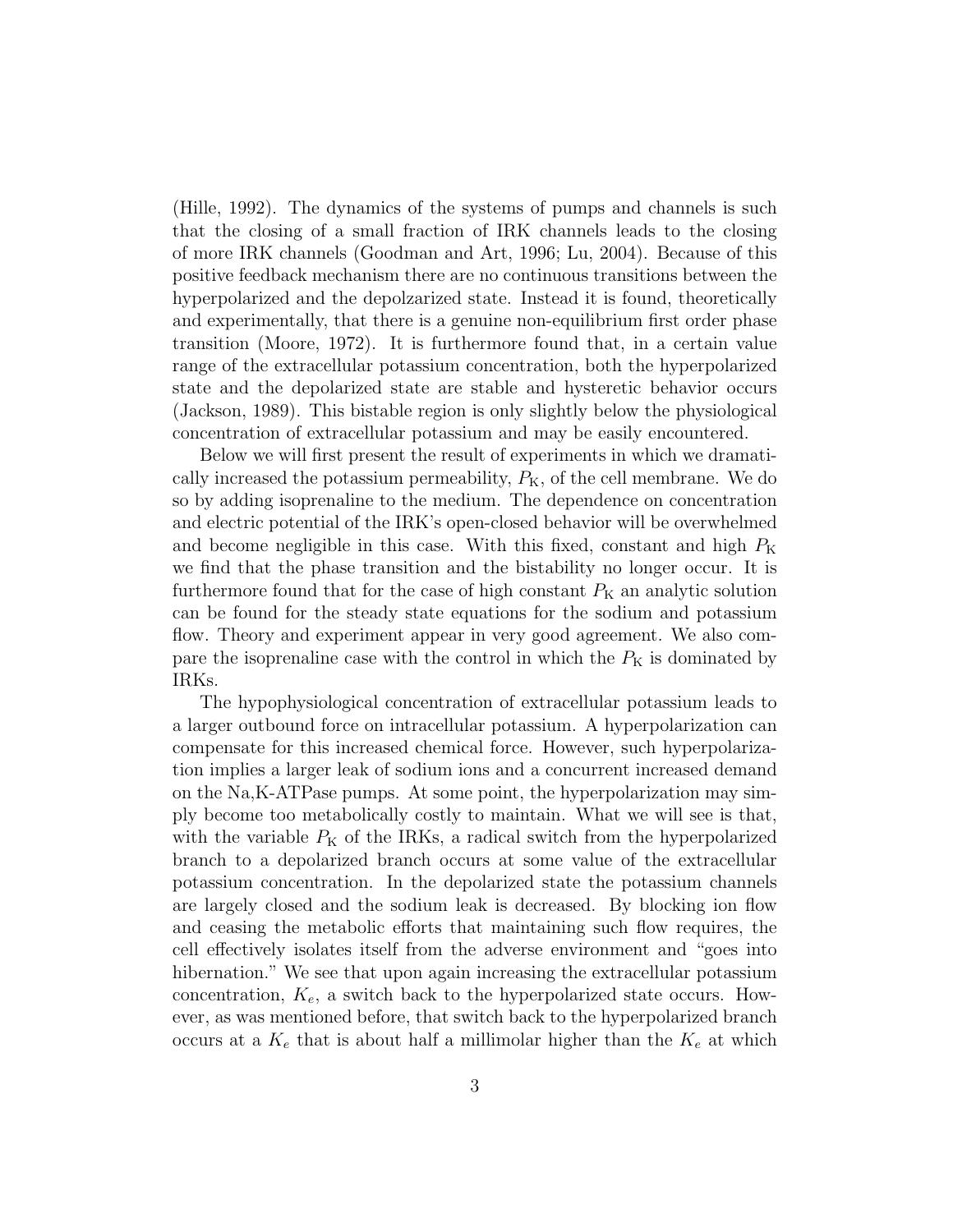the switch to the depolarized branch occurs. So, only when the environment is well within the "healthy" domain does the cell "wake up" again.

It is likely that the bistability evolved as a functional response to environmental adversity. In the discussion section we will speculate on the survival value of the cell's bistability.

#### 2. The Model

A potential difference across the cell's membrane is necessary for survival. Muscle cells have a transmembrane potential of around -75 mV inside to outside at normal physiological conditions. The prominent ions, sodium and potassium, are pumped against the electrochemical potential by the ATP driven Na,K-ATPase in order to maintain a high potassium concentration and a low sodium concentration inside the cell. Our model involves only the Na,K-ATPase, sodium channels, and potassium channels. Despite neglecting all other ions and transporters, remarkable accuracy will be obtained.

At steady state there is, for each ion, an equal and opposite passive flow through ion channels. To model the flux of ions across the cell membrane, we have the following steady state equations:

$$
P_{\text{Na}}U\frac{N_i - N_e e^{-U}}{1 - e^{-U}} = -3k_p \mu(K_e; K_m^K) \mu(N_i; K_m^N)
$$
 (1)

$$
P_{\rm K} U \frac{K_i - K_e e^{-U}}{1 - e^{-U}} = 2k_p \mu(K_e; K_m^K) \mu(N_i; K_m^N) \ . \tag{2}
$$

For both sodium  $(Eq. (1))$  and potassium  $(Eq. (2))$  these equations describe how the leak (on the left hand sides) must equal the active transport (on the right hand sides).  $P_{\text{Na}}$  and  $P_{\text{K}}$  represent the membrane permeabilities for sodium and potassium and these are multiplied with the electrochemical potentials for the respective ions to obtain the leak rate. Here U represents a dedimensionalized form of the electric transmembrane potential  $(V_m)$ :  $U = eV_m/(k_BT)$ , where e is the elementary charge,  $k_B$  is the Boltzmann constant, and T is the temperature in degrees Kelvin. The constant  $e/(k_BT)$ equals 38 V<sup>-1</sup> at  $T = 300$  K.  $N_i$  and  $K_i$  represent the intracellular sodium and potassium concentrations.  $N_e$  and  $K_e$  represent the extracellular concentrations of sodium and potassium. The leak described on the left hand side of  $(1)$  and  $(2)$  is compensated for by the activity of the Na,K-ATPase, the sodium-potassium pump. For every cycle the Na,K-ATPase brings three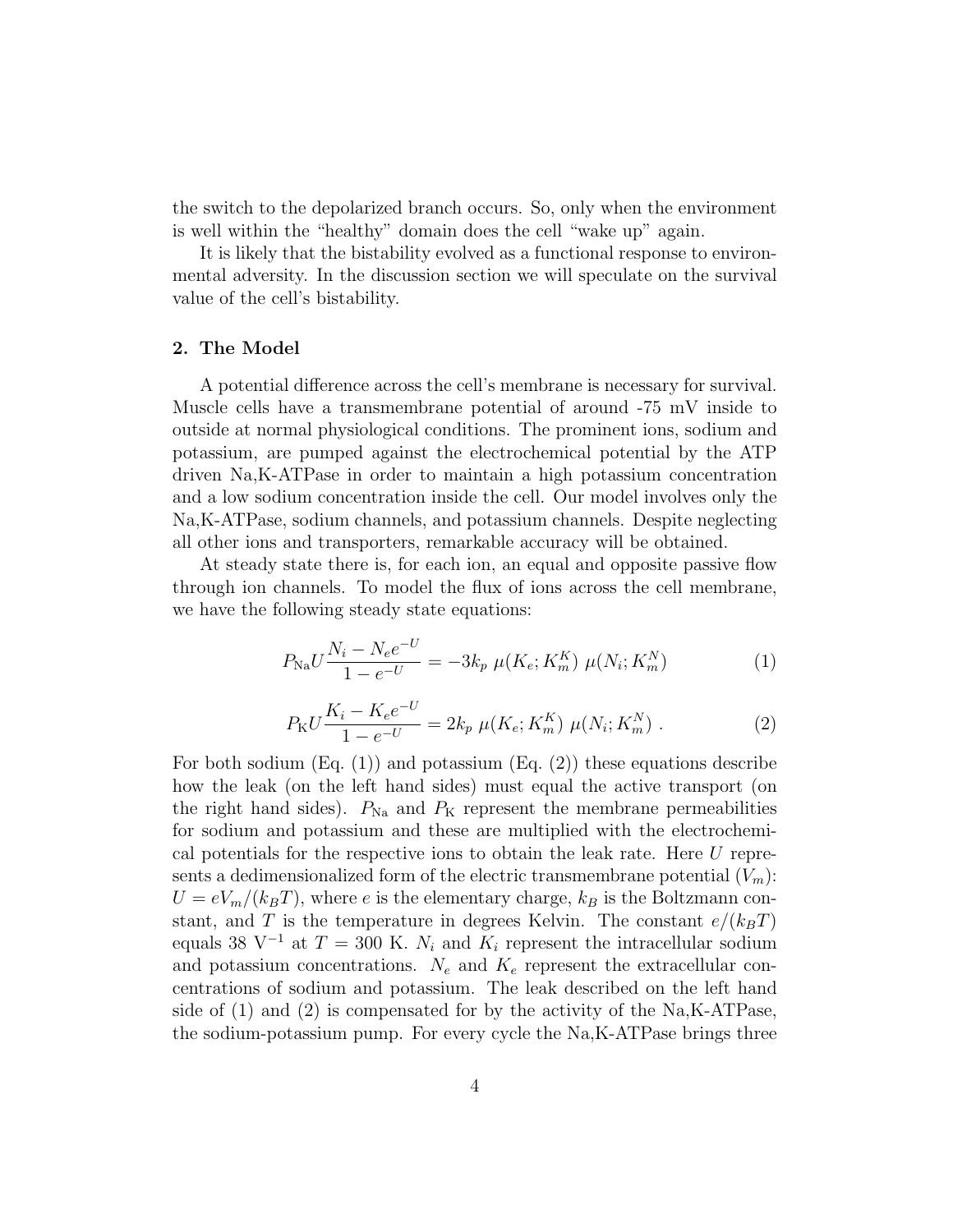sodium ions from the inside to the outside and two potassium ions from the outside to the inside. The pump activity is described with rate-limiting Michaelis-Menten kinetics in both the extracellular potassium concentration and the intracellular sodium concentration.  $k_p$  is the maximal turnover rate for the pump and  $\mu(x; K_m^x) = x/(K_m^x + x)$ . The textbook by Läuger gives  $K_m^K = 0.2$  mM and  $K_m^N = 0.6$  mM, which were experimentally determined using red blood cells (Läuger, 1991). The 0.2 mM represents the extracellular potassium concentration that, with saturating intracellular sodium concentration, leads to a half-maximal turnover rate for the pump. Likewise, 0.6 mM represents the intracellular sodium concentration that, with a saturating extracellular potassium concentration, leads to a half-maximal turnover rate for the pump.

The potential difference  $U$  comes about as a consequence of sub-micromolar differences in concentration between cations and anions. In this model sodium and potassium are the only permeable ions. The concentrations of sodium and potassium are all millimolar or higher. We therefore work with an electroneutrality condition:

$$
N_i - N_e = -(K_i - K_e) = \delta C \tag{3}
$$

The variable  $\delta C$  denotes the chemical imbalance between the cell and the medium in which it is immersed. Equation (3) also imposes an osmotic balance  $(N_i + K_i = N_e + K_e = C)$  requiring that the total concentration of permeable solutes is equal in the extracellular and the intracellular solution. The model we have set up here uses the notation of Keener and Sneyd (Keener and Sneyd, 1998).

With Eqs. (1-3) we have three equations with three unknowns  $(N_i, K_i,$ and  $U$ ). By separating out the quotients on the left hand side and adding up Eqs.  $(1)$  and  $(2)$  we obtain a single expression for U in which the exponentials have canceled:

$$
U = -\left(\frac{3k_p}{N_e + K_e}\right) \left(\frac{P_{\rm K} - \frac{2}{3}P_{\rm Na}}{P_{\rm K}P_{\rm Na}}\right) \left(\frac{K_e}{K_m^K + K_e}\right) \left(\frac{N_i}{K_m^N + N_i}\right) \ . \tag{4}
$$

This may look straightforward until one considers the nature of  $P_{K}$ . For the IRK channels,  $P_K$  depends on the electrochemical potential of potassium, i.e., on  $K_e$ ,  $K_i$ , and U. To better understand the system we will first explore, theoretically and experimentally, what happens when  $P<sub>K</sub>$  is constant and much larger than  $P_{\text{Na}}$ . We can accomplish this by adding isoprenaline to the medium.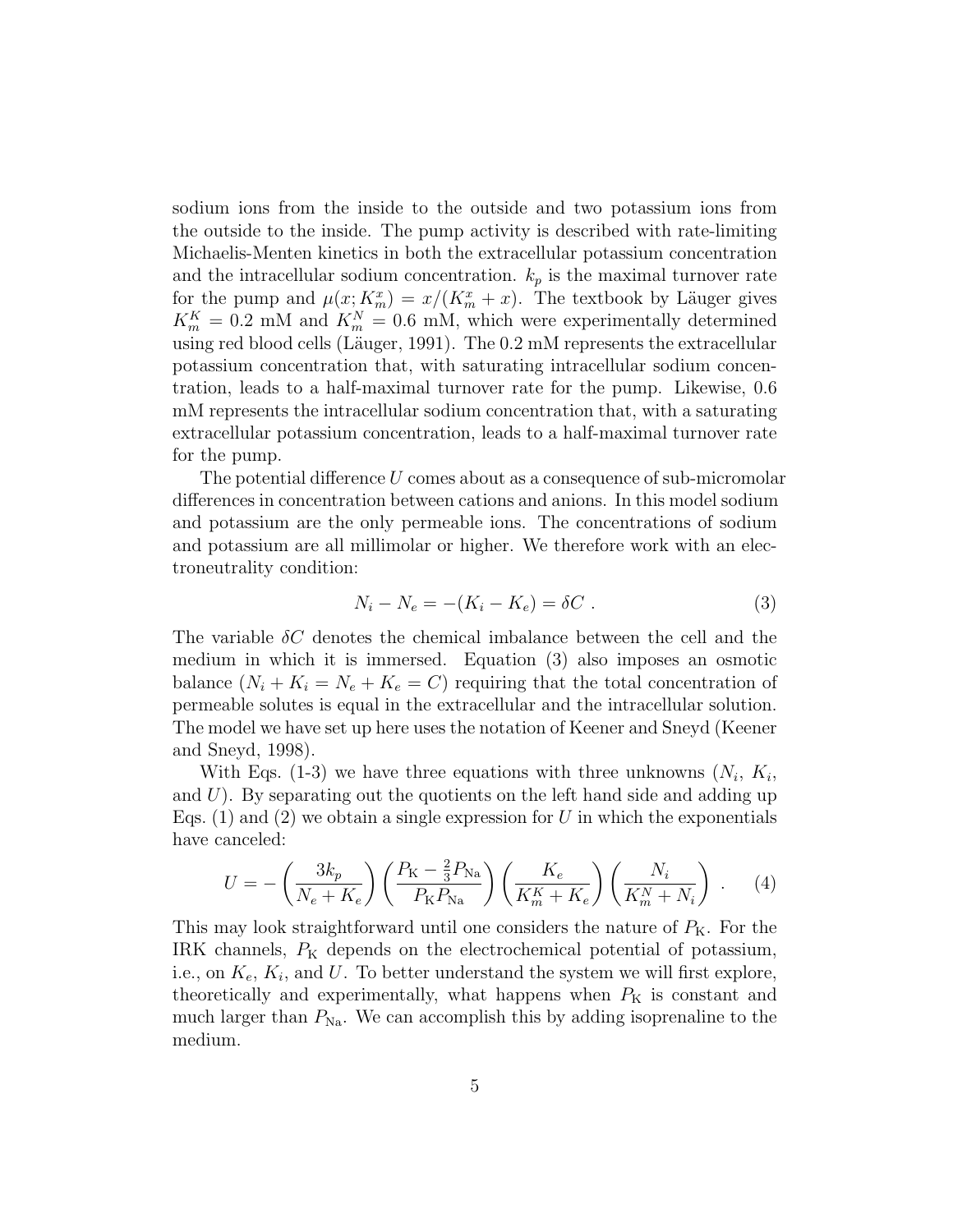#### 3. Isoprenaline eliminates bistability

Isoprenaline is a slowly hydrolyzable beta adrenergic agonist. Pharmacologically it has been utilized to increase the heart rate and relax the airways to increase air flow. Isoprenaline closes IRKs (Geukes Foppen et al., 2003), but the characteristic of isoprenaline that is important in this section is the ability to open  $Ca^{2+}$ -gated potassium channels (Kume et al., 1989). The number of such channels in the muscle cells that we study is very large (Sejersted and Sjøgaard, 2000; Kristensen et al., 2006). The permeability associated with the  $Ca^{2+}$ -gated potassium channels far overwhelms the permeability due to IRKs. Such opening results in a  $P<sub>K</sub>$  that is large and independent of  $K<sub>e</sub>$ ,  $K<sub>i</sub>$ , and  $U$ .

In our experiments we measured the transmembrane potential of superficial cells of the lumbrical muscle of the mouse in vitro. Cells were impaled with fine tipped glass microelectrodes and remained in the cell for the entire duration of the experiment. Ion concentrations in the extracellular medium were under our control and the temperature was maintained at 35◦C. We first let the cell come to a steady state with the physiological value  $K_e = 5.7$ mM and we then measure U. As  $K_e$  was changed in a stepwise fashion, the osmolarity of the external medium was kept constant, i.e.  $N_e + K_e = C$ . After each time that  $K_e$  was changed, the system was given sufficient time to reach the new steady state before the voltage was recorded. A more detailed account of the procedures can be found in the references (Siegenbeek van Heukelom, 1991; van Mil et al., 1997, 2003; Geukes Foppen, 2004). Figures 1 and 2 were obtained on the same cell. They show results with and without isoprenaline added to the external bath. The closed circles in Fig.'s 1 and 2 show the measured U's of the cells as  $K_e$  was decreased in small steps. The open circles represent the voltages U as  $K_e$  is increased again. Throughout our experiments the [ATP]/([ADP][P]) ratio is buffered at a saturating level and it therefore is not a factor.

Adding isoprenaline to the external solution results in a situation with  $P_{\text{Na}} \ll P_{\text{K}}$  by between one and two orders of magnitude. Using this and the  $N_e + K_e = C$  condition, we approximate Eq. (4):

$$
U = -\frac{3k_p}{P_{\text{Na}}C} \left(\frac{K_e}{K_m^K + K_e}\right) \left(\frac{N_i}{K_m^N + N_i}\right) \tag{5}
$$

The right hand sides of Eqs. (1) and (2) are of the same order of magnitude, but on the respective left hand sides  $P<sub>K</sub>$  is about two orders of mag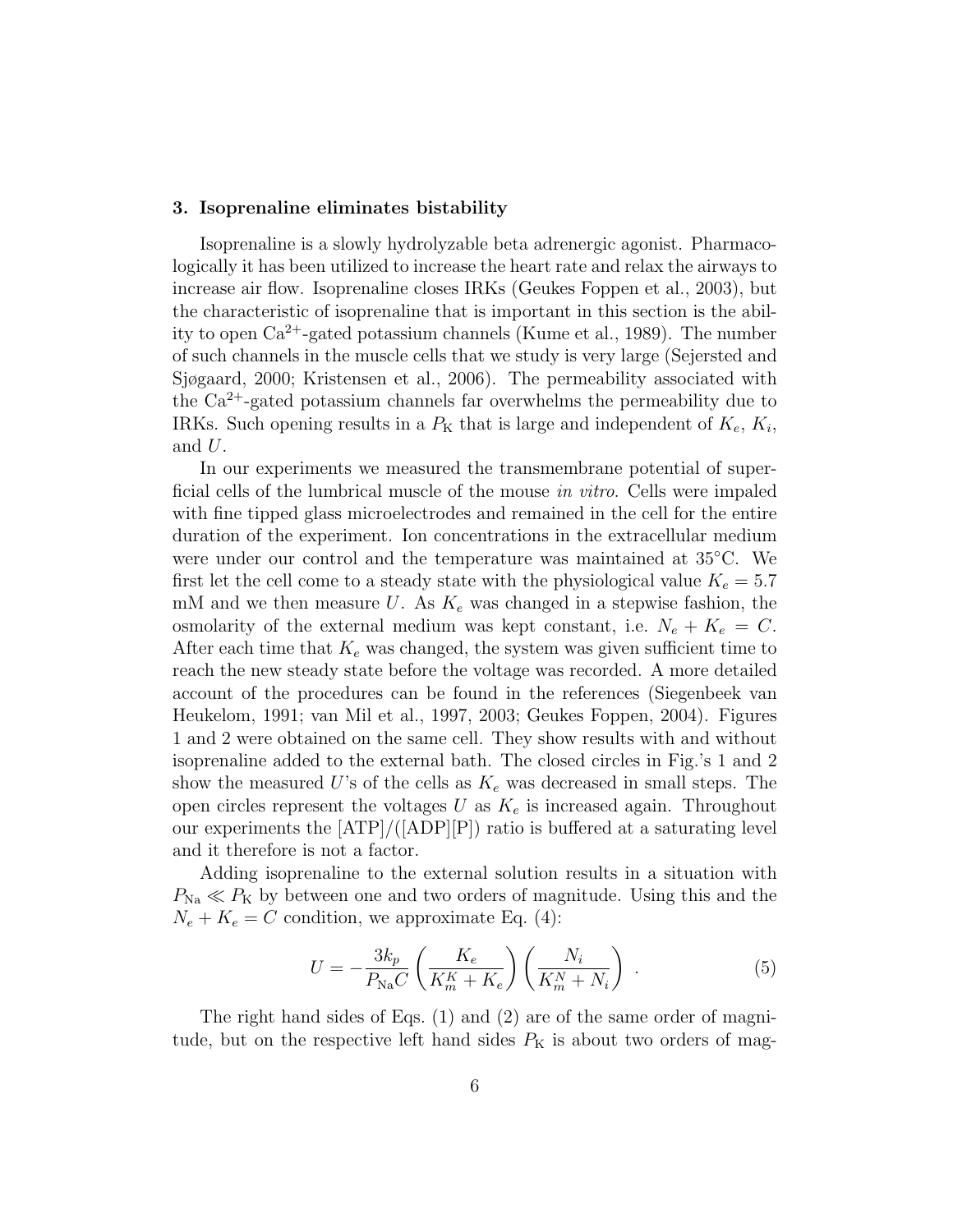nitude larger than  $P_{\text{Na}}$ . It is for this reason that the electrochemical potential for sodium (with  $N_i - N_e \exp[-U]$  in the numerator) is two orders of magnitude larger than the one for potassium (with  $K_i - K_e \exp[-U]$  in the numerator). If we take  $K_i = K_e \exp[-U]$ , we get  $N_i = C - K_e \exp[-U]$ . Substituting this in (5) we find after some algebra:

$$
U = -\frac{3k_p}{P_{\text{Na}}C} \left( \frac{K_e}{K_m^K + K_e} \right) \left( 1 + \frac{K_m^N}{C - K_e e^{-U}} \right)^{-1} . \tag{6}
$$

This is a relation between  $K_e$ , U, and a number of constant parameters. With a further approximation it is possible to obtain an explicit and simple expression for U as a function of  $K_e$ . In the regime where  $K_e$  is larger than about 2 mM, we take the  $K_e/(K_m^K + K_e)$  to be one. We then have a relation

$$
U = U_{max} \left( 1 + \frac{K_m^N}{C - K_e e^{-U}} \right)^{-1}, \qquad (7)
$$

where  $U_{max} = -3k_p/(P_{\text{Na}}C)$ . Solving for  $K_e$  we find

$$
K_e = e^U \left( C + K_m^N \frac{U}{U - U_{max}} \right) \tag{8}
$$

C is larger than  $K_m^N$  by a factor of about 250. So  $U = \ln[K_e/C]$  is a good approximation until U comes very close to  $U_{max}$ .

In a U vs.  $K_e$  graph we have a decrease of U (following  $U = \ln[K_e/C])$ as  $K_e$  decreases. But as  $K_e$  approaches 2 mM and U approaches  $U_{max}$ , a horizontal asymptote at  $U = U_{max}$  is approached from above. Thus when  $K_e$  gets very low this approximation will not hold. However going back to Eq. (5), at low  $K_e$  the sodium flux increases making  $N_i$  much greater than  $K_m^N$  so that the last term goes to unity. We then end up with the following concise expression for  $U(K_e)$ :

$$
U(K_e) = \begin{cases} \ln\left(\frac{K_e}{C}\right) \frac{K_e}{K_m^K + K_e}, & \text{if } K_e > K_e^*\\ U_{\text{max}} \frac{K_e}{K_m^K + K_e}, & \text{if } K_e < K_e^* \end{cases} \tag{9}
$$

In order to connect the two parts of this curve at  $K_e = K_e^*$  we need  $U_{max} =$  $\ln[K_e^*/C]$ . Figure 1 shows the data points deriving from the experiment together with a fit obtained with  $K_m^K = 0.2$  mM and  $K_e^* = 2$  mM. The latter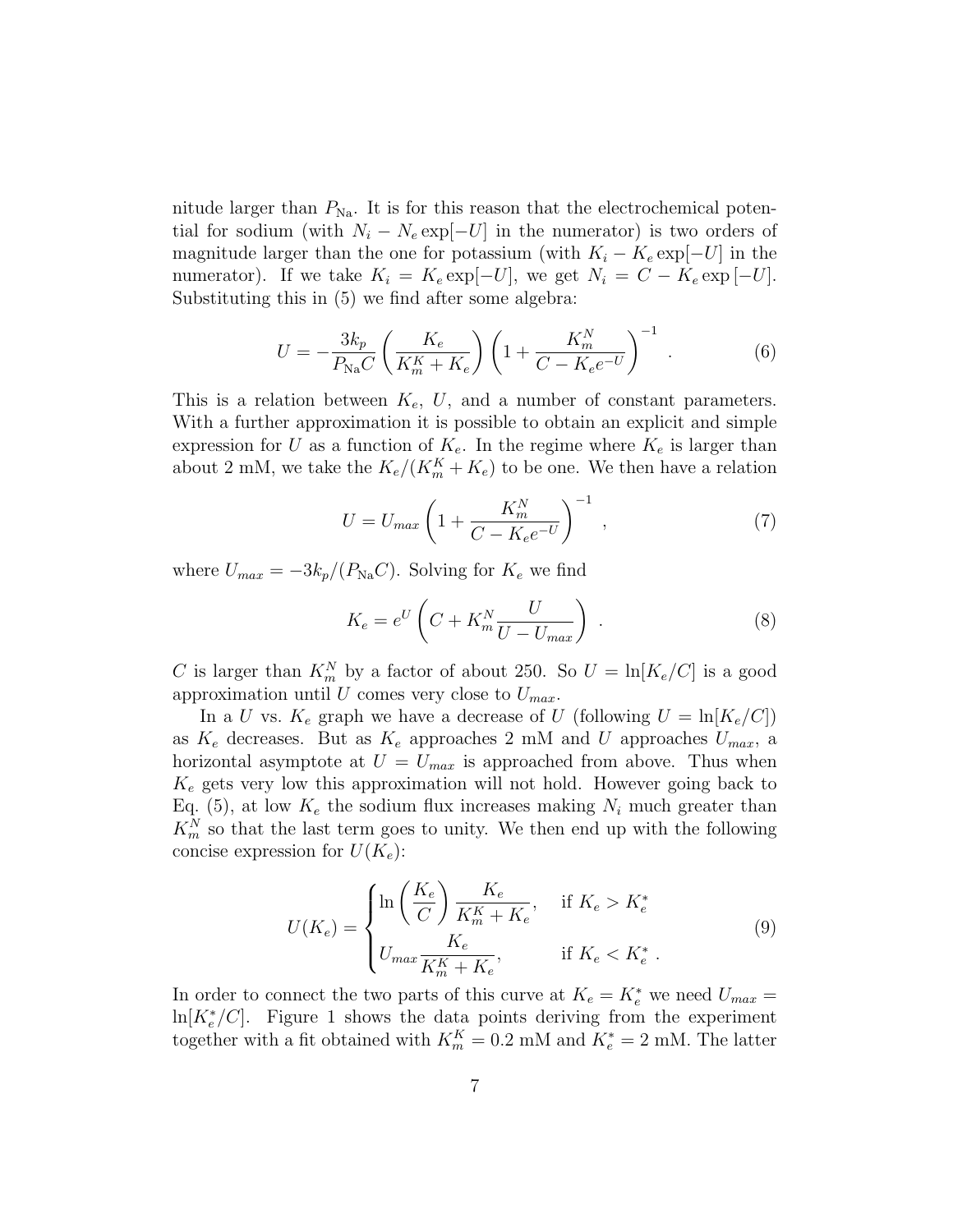value leads to  $U_{max} = -4.3$ , which, in terms of Volts, corresponds to -110 mV. In the experiments we kept  $N_e + K_e = C$  at 150 mM and this value was used in Eq. (9) to obtain the fit.



Figure 1: The dots represent experimental data taken at  $N_e + K_e = 0.15$  M with 1  $\mu$ M isoprenaline in the medium. The filled dots represent the voltage after relaxation (about 5 minutes) as  $K_e$  is decreased in a stepwise fashion. The open circles represent the voltages as  $K_e$  is increased again. The theoretical curve is according to Eq. (9) with  $K_m^K = 0.2$ mM,  $3k_p/P_{\text{Na}} = 0.65$ M.

When  $U_{max} = -4.3$  is related back to the expression  $U_{max} = -3k_p/(P_{\text{Na}}C)$ we find  $3k_p/P_{\text{Na}} = 0.65$  M. This is in good agreement with some independent estimates of  $k_p$  and  $P_{\text{Na}}$ . The reference by Sejersted (Sejersted, 1988) gives 50 pmole s<sup>−</sup><sup>1</sup> cm<sup>−</sup><sup>2</sup> for the steady-state, transmembrane flux of sodium ions of a muscle cell in physiological conditions. We use this for  $3k_p$ . Molair (M) is mole per liter, i.e. mole per cubic decimeter. For consistency we convert to decimeter (dm) for our unit of distance. We then have  $3k_p = 5 \times 10^{-9}$ mole s<sup>-1</sup>dm<sup>-2</sup>. The reference by Costa *et al* (Costa et al., 1989) reports  $P_{\text{Na}} = 5.4 \times 10^{-9}$  dm/s for *Xenopus laevis* oocytes. Combination of the data of Sejersted and Costa et al data gives 0.9 M for  $3k_p/P_{\text{Na}}$ . This is reasonably close to our 0.65 M. Figure 1, moreover, shows a very good agreement between Eq. (9) and the experimentally recorded membrane potentials.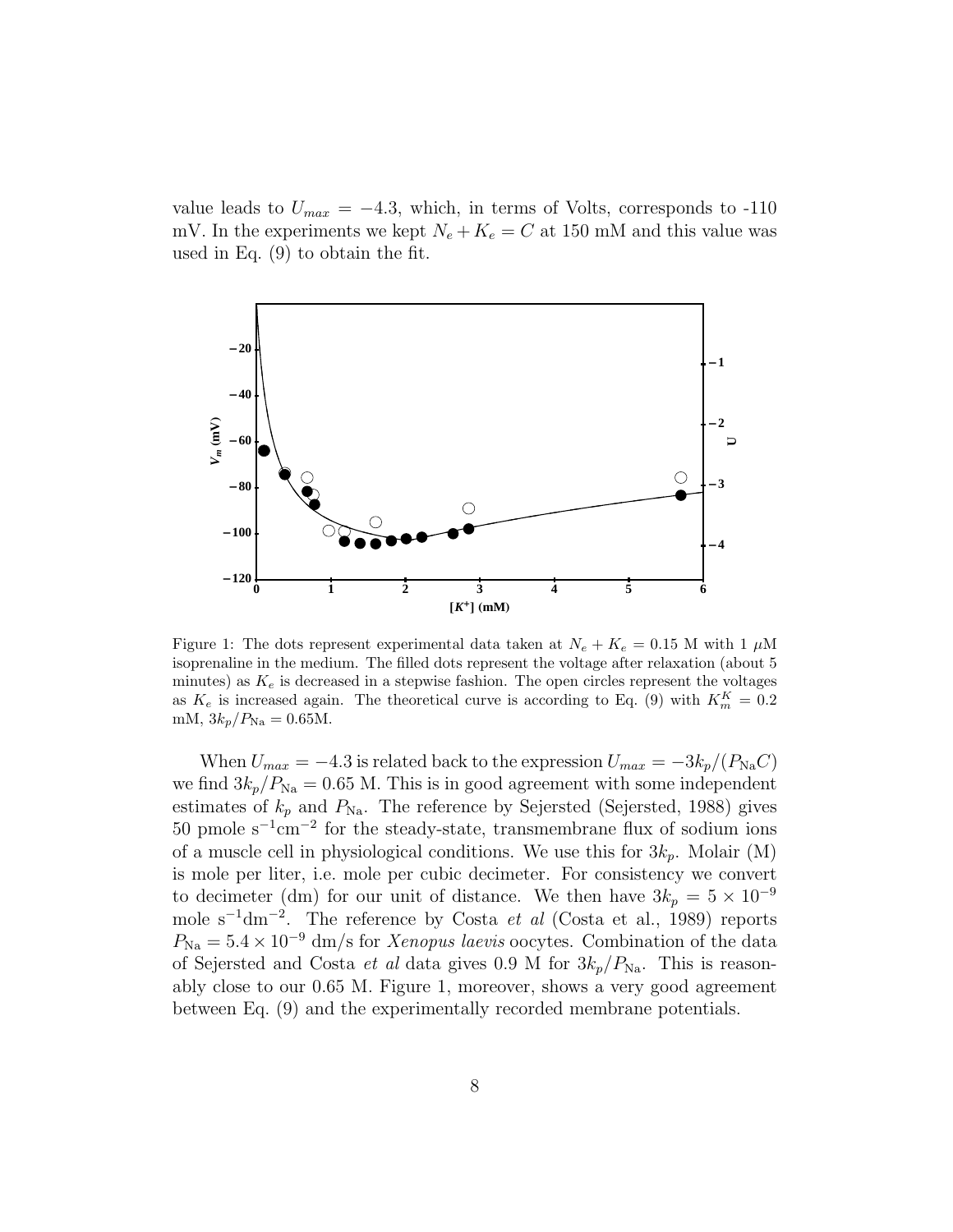# 4. IRKs produce bistability

The IRK channel has an open probability that depends on the transmembrane potential as well as on intracellular and extracellular potassium concentrations (Hagiwara and Takahashi, 1974; Standen and Stanfield, 1978). The dependence appears to be well approximated by just the net electrochemical potential of potassium, i.e.  $U - \ln(K_e/K_i)$  (Lu, 2004). It was, furthermore, observed already decades ago by Katz that current through the IRK decreased when  $K_e$  was decreased (Katz, 1949). It is not difficult to understand how the membrane potential can affect the open probability. A membrane potential of about 100 mV leads to a huge electric field inside the membrane (which is only about 5 nm thick). As that field changes, charged groups in or near the lining of the channel can reposition and thus modulate a channel's conductivity. How actual ion concentrations can affect a channel's conductivity is still a subject of active research (Guo and Lu, 2003; Yan et al., 2005). The current versus voltage relationship has been fit many times to a Boltzmann distribution (Yang et al., 1995; Stadnicka et al., 2000; Lu, 2004; Struyk and Cannon, 2008). We summarize and approximate the potassium permeability with the following empirically based formula:

$$
P_{\rm K} = P_0 + P_{\rm IRK}^{max} \left\{ 1 + \exp\left[\frac{1}{\varepsilon} \left(U - \ln\left(\frac{K_e}{K_i}\right) - \tilde{U}\right) \right] \right\}^{-1} \ . \tag{10}
$$

 $P_0$  represents the part of the potassium permeability that does not involve the IRKs and  $P_{\text{IRK}}^{max}$  is the maximum permeability of IRKs only. The inverse of the term in curly brackets is a Boltzmann distribution for the open fraction of the IRKs. The fraction of channels that is open depends on the net electrochemical potential of potassium  $(U - \ln(K_e/K_i))$  and the parameters  $\tilde{U}$  and  $\varepsilon$ . For  $U - \ln(K_e/K_i) = \tilde{U}$  the open-closed distribution is fifty-fifty. The small positive value of U (U  $\approx$  1.3, corresponding to about 30 mV) guarantees that the IRKs are mostly open when the net electrochemical potential of potassium is about zero. Some versions of Eq. (10) include a prefactor that depends on the potassium concentration (Sims et al., 1991; Siegenbeek van Heukelom, 1994; Goodman and Art, 1996; Liu et al., 1998; van Mil et al., 2003; Gallaher et al., 2009), but we have left that out, as within our range of interest that dependence is negligible compared to the exponential dependence in the Boltzmann expression.

The  $P_K$  vs. U curve has a sigmoidal shape. For  $U - \ln(K_e/K_i) \ll U$ , the asymptotic value is  $P_{\rm K} = P_0 + P_{\rm IRK}^{max}$  and the potential is hyperpolarized. For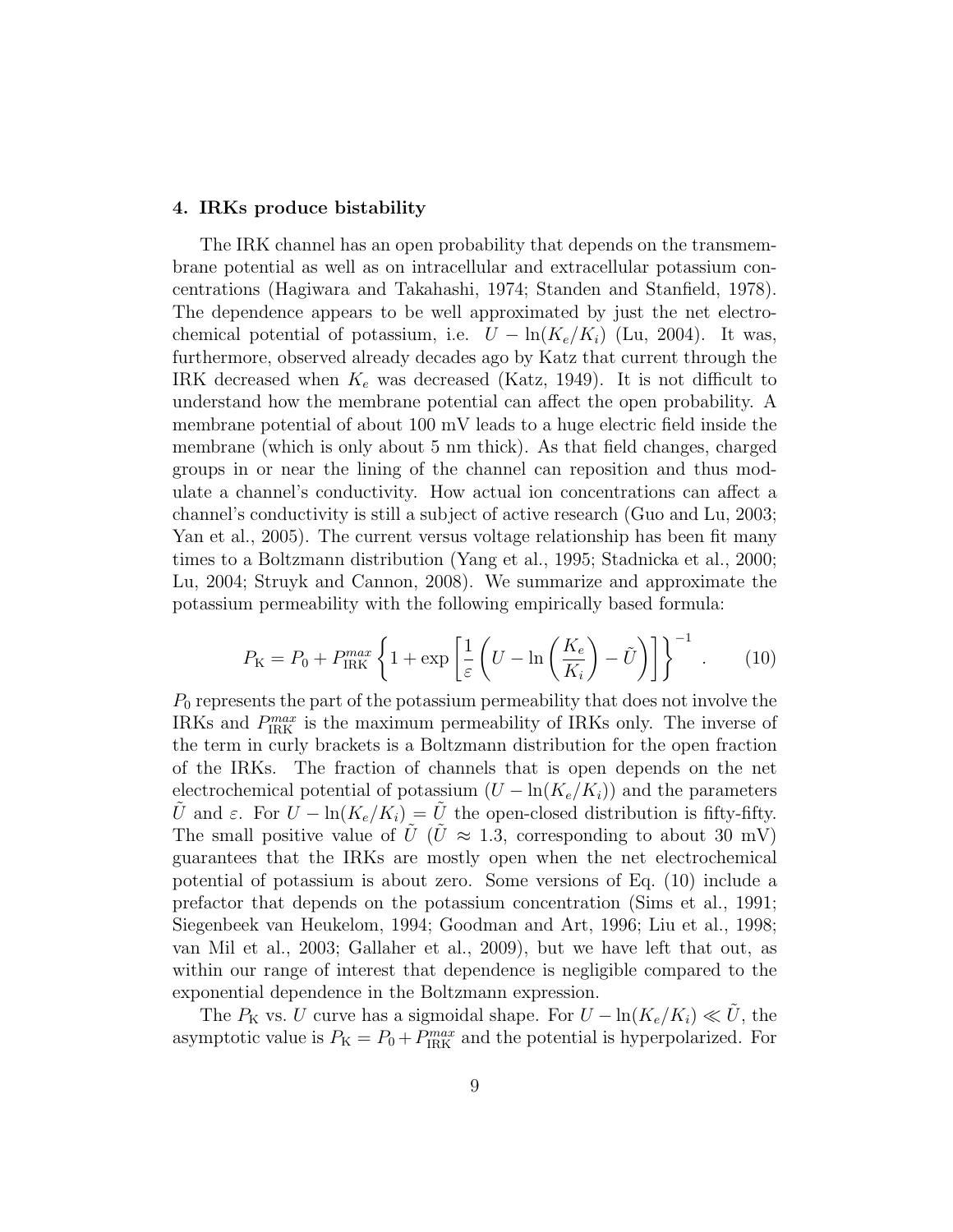$U - \ln(K_e/K_i) \gg U$ , the asymptotic value is  $P_K = P_0$  and the potential is depolarized. The parameter  $\varepsilon$  gives the sensitivity of the open-closed distribution to the modified electrochemical potential  $U - \ln(K_e/K_i) - U$ . A small value of  $\varepsilon$  leads to a steep and sharp transition between the hyperpolarized and depolarized limits.

We explore, theoretically and experimentally, the regime where  $K_e$  is taken to below the physiological value of about 5.7 mM. In the last section we saw that for  $K_e > K_e^*$  we have  $U \approx \ln(K_e/C)$ . In that case we have  $P_{\rm K} \gg P_{\rm Na}$  and we find ourselves on the branch described on the first line of Eq. (9). It is obvious from Eq. (9) that once we cross over into the regime  $K_e < K_e^*$ , we have  $U(K_e) > \ln(K_e/C)$ . This means that the transmembrane electric potential for potassium and the chemical potential for potassium are no longer balancing each other out. A situation with most of the IRKs being open can then no longer be maintained. With  $P_0$  for  $P_K$ , we have a  $P_K$  that is of the same order of magnitude as  $P_{\text{Na}}$ . We can therefore no longer work with Eq. (5) and have to go back to Eq. (4). With  $P_0$  and  $P_{Na}$  of the same order of magnitude, the factor  $(P_{K} - \frac{2}{3})$  $\frac{2}{3}P_{\text{Na}}$ ) will significantly differ from  $P_{\text{K}}$ . With a small  $K_e$  we also have  $N_i \gg K_m^N$ . These conditions lead to a new condition for small  $K_e$  that incorporates the bistability. All in all, we have for the two branches:

$$
U(K_e) = \begin{cases} \ln\left(\frac{K_e}{C}\right) \frac{K_e}{K_m^K + K_e}, & \text{if } K_e > K_e^*\\ U_{max} \left(1 - \frac{2}{3} \frac{P_{\text{Na}}}{P_{\text{K}}}\right) \frac{K_e}{K_m^K + K_e}, & \text{if } K_e < K_e^* \end{cases}
$$
(11)

In order to connect the two parts of the curve we assume that the bistable region is within the low  $K_e$  regime so that  $\ln(K_e^*/C) = U_{max}(1 - \frac{2}{3})$ 3  $\frac{P_{\text{Na}}}{P_0+P_{\text{IBK}}^{max}}$ ). The  $K_e^*$  is higher in the control (Eq. (11)) than in the isoprenaline case (Eq. (9)) because the term  $(1-\frac{2}{3})$ 3  $\frac{P_{\text{Na}}}{P_0+P_{\text{IRK}}^{max}}$ ) drops slightly below unity. Figure 2 shows the results of experiments together with curves derived from the modeling.

With the IRKs, the closing of a small fraction of channels can lead to a snowball effect that does not occur with the constant  $P<sub>K</sub>$  of the last section. The increase in  $U$  that follows the closing of a small fraction of IRKs leads to an increase of the term in curly brackets in Eq. (10). This implies a decrease of  $P_{\rm K}$ . The smaller  $P_{\rm K}$ , in turn, will drive the membrane potential U further away from  $\ln(K_e/K_i)$  and closer to  $\ln(N_e/N_i)$ , i.e., U will increase faster,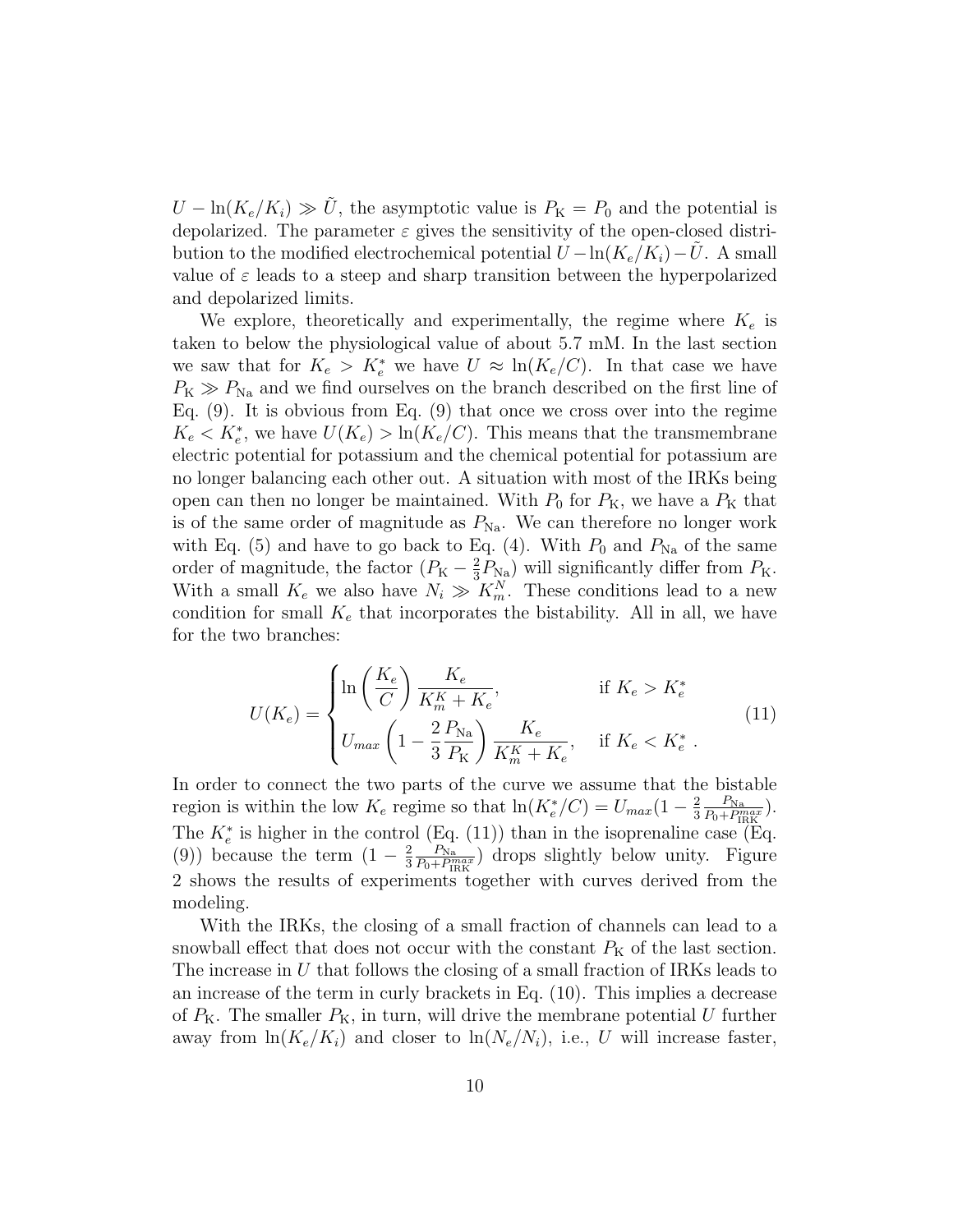

Figure 2: The dots represent experimental data for the control situation taken at  $N_e + K_e =$ 0.15 M. The filled dots represent the voltage after relaxation as  $K_e$  is decreased in a stepwise fashion. The open circles represent the voltages as  $K_e$  is increased again. The theoretical curve is found by solving for  $U$  by Eq.  $(11)$  numerically stepwise using a Newton scheme at each  $K_e$ . It is thick and dashed for decreasing  $K_e$  and thin and continuous for increasing  $K_e$ . The parameters used were  $P_{\text{Na}} = 5.4 \times 10^{-9}$  dm/s,  $P_0 = 1.1 \times 10^{-8}$  dm/s,  $P_{\text{IRK}}^{max} = 9.6 \times 10^{-8} \text{ dm/s}, \, \tilde{U} = 1.3, \, \varepsilon = 0.12, \, K_m^K = 0.40 \text{ mM}, \, \text{and } U_{max} = -4.3.$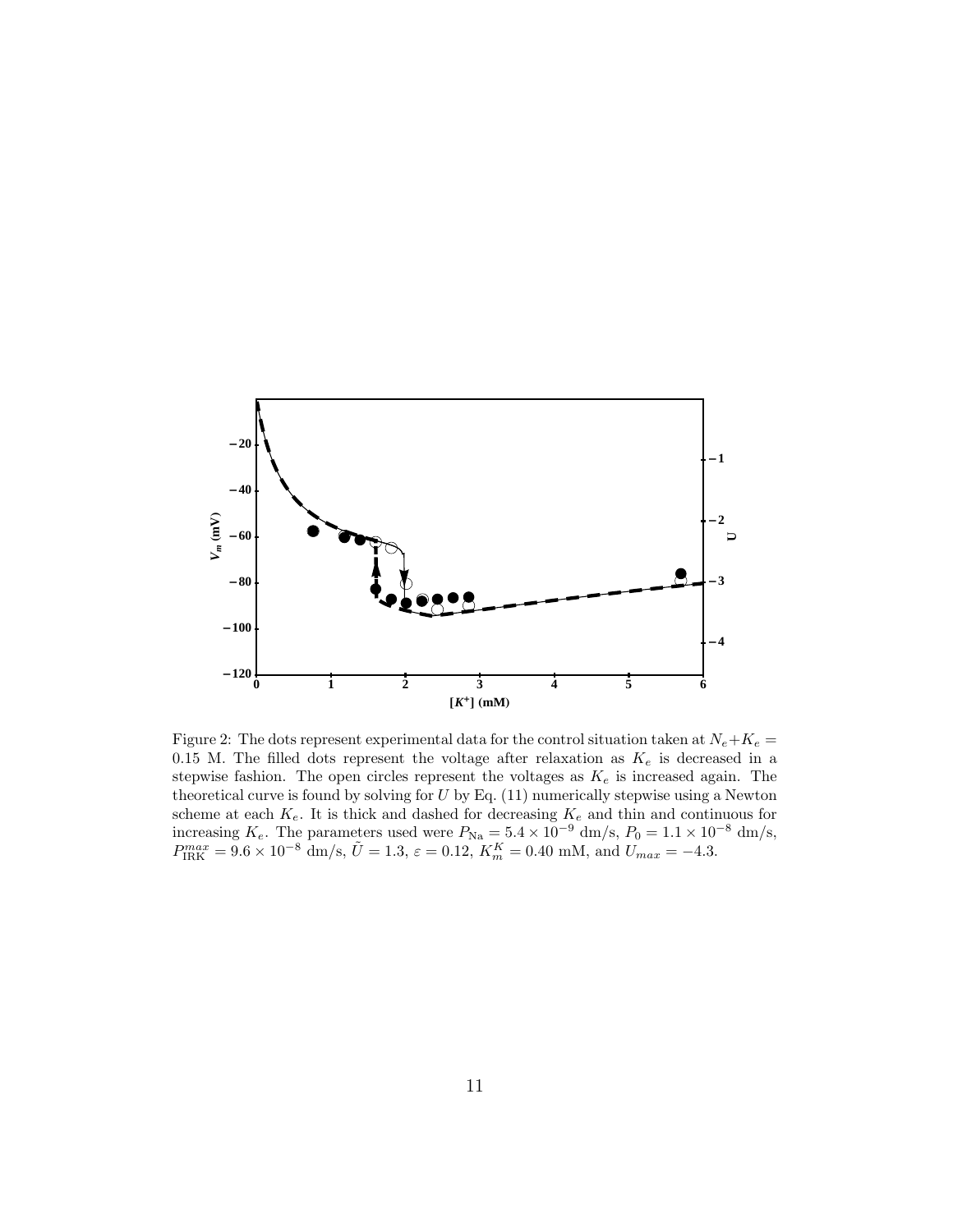leading to a further decrease in  $P_{K}$ , etc. The "snowball" will stop when all IRKs are closed. With  $P_{\rm K} = P_0$  we are then on the depolarized branch. We take  $K_e = K_e^{h \to d}$  for the extracellular potassium concentration at which we switch from the hyperpolarized branch to the depolarized branch.

A similar snowball effect takes place once we are on the depolarized branch (cf. Fig. 2) and we start increasing  $K_e$  again. Opening of a small fraction of IRKs can lead to hyperpolarization, i.e.  $U$  goes down. But a  $U$  that is further decreasing into the negative regime will increase  $P_{\rm K}$  (cf. Eq. (10)). In this case the "snowball" will stop once all IRKs are open and  $P_{\rm K} = P_0 + P_{\rm IRK}^{max}$ . This switch occurs at  $K_e = K_e^{d \to h}$ .



Figure 3: A close-up view of the same theoretical curve of Fig. 2 with the points of interest highlighted. Just the second part of Eq. (11), where the bistability is present, is shown here. The stable solutions are represented with a solid line and the unstable region is represented with a dashed line. The points of switching, the center inflection point, and the height and width are all labelled with the notation that is found in the text.

# 5. The dimensions of the bistable area

We start this section by focusing in on the bistable area (cf. Fig. 3) and applying a very rough approximation. The approximation is based on the following Ansatz. Going from the hyperpolarized branch to the depolarized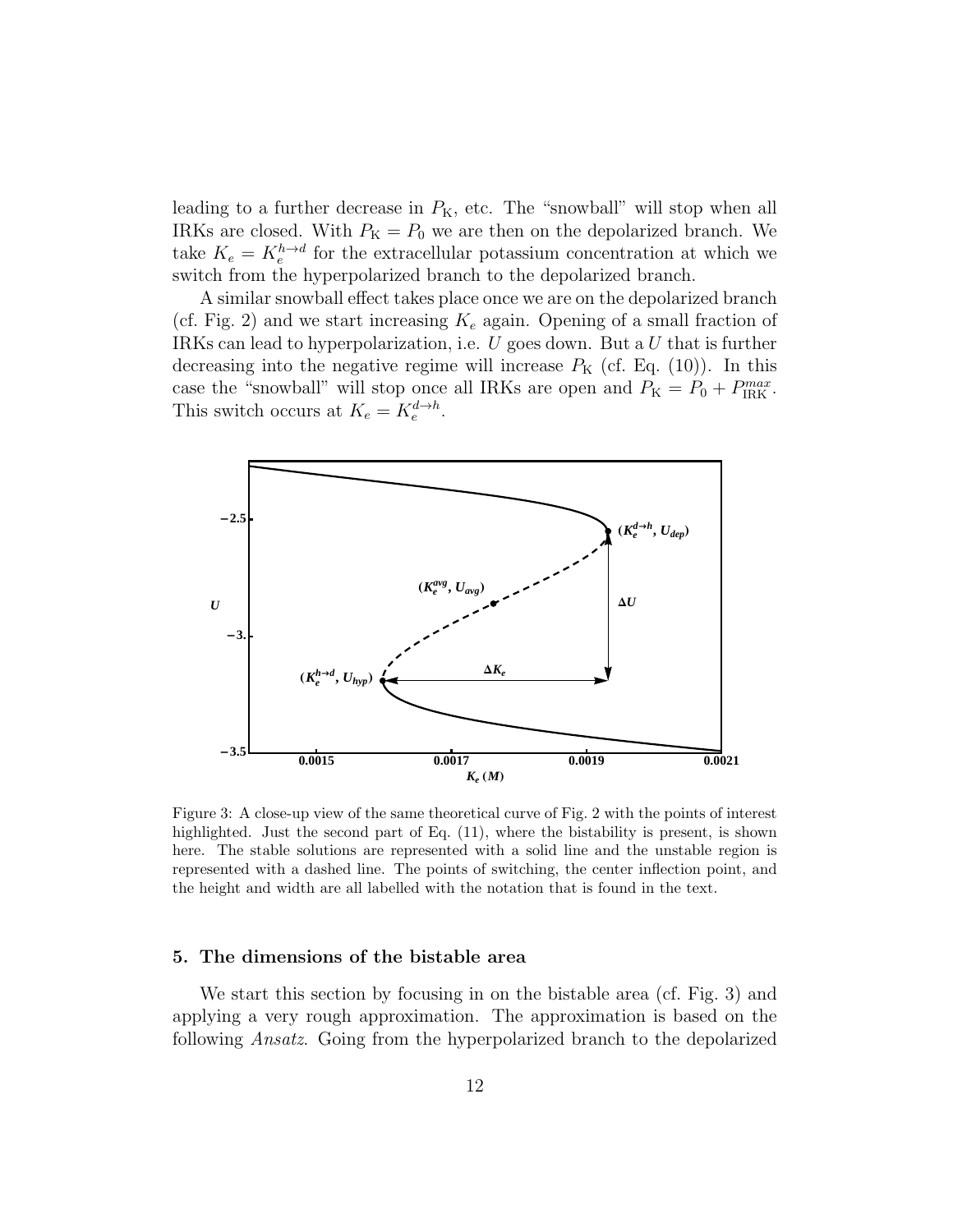branch, the aforementioned snowballing to the depolarized branch will occur after about half of the IRKs have closed. Likewise, the snowball effect leading to the massive opening in the depolarized-to-hyperpolarized transition will start after about half of the channels have already opened. It is possible to use a fraction different from  $1/2$ . It is also possible to use different fractions for the two transitions. However, with a factor of  $1/2$  there is a plausible symmetry between the two transitions. The fraction of 1/2 means that the argument of the exponent in Eq. (10) equals zero. The Ansatz thus leads to:

$$
U_{hyp} - \ln\left(\frac{K_e^{h \to d}}{K_i}\right) - \tilde{U} \approx U_{dep} - \ln\left(\frac{K_e^{d \to h}}{K_i}\right) - \tilde{U} \approx 0. \quad (12)
$$

In Eq. (12) we observe that the bistable area can be shifted to lower  $K_{e^-}$ ranges by increasing  $U$ . Mathematically with Eq. (12) it is also possible to compensate for an increased  $\tilde{U}$  by increasing  $U_{hyp}$  and  $U_{dep}$ . However, the value of  $U_{hyp}$  is tied to  $U_{max}$  and it is largely fixed by the mechanisms that were identified in sections 3 and 4 and resulted in Eqs. (9) and (11). In numerical simulations of the system it is indeed observed that changing  $U$ leads to a horizontal shift of the bistable area (Siegenbeek van Heukelom, 1994; van Mil et al., 2003; Gallaher et al., 2009). With these equations we can derive relations between and estimates for  $U_{hyp}$ ,  $U_{dep}$ ,  $K_e^{h\to d}$ , and  $K_e^{d\to h}$ .

The intracellular potassium concentration  $K_i$  is supposed not to change too much as the switch occurs. After all, the entire point of the bistability appears to be the protection of the high  $K_i$ . From Eq. (12) we derive the following formula for the magnitude of the switch:

$$
\Delta U = U_{dep} - U_{hyp} \approx \ln \left( \frac{K_e^{d \to h}}{K_e^{h \to d}} \right) \,. \tag{13}
$$

From Eq. (13) we take advantage of the apparent symmetry and assume that the switch points are equidistant from a central point (i.e.  $K_e^{avg}$  =  $K_e^{d\to h} - \Delta K_e/2 = K_e^{h\to d} + \Delta K_e/2$ . With a small  $\Delta K_e$  we can use the fact that  $ln(1 + \delta) \approx \delta$  for  $\delta$  close to zero. We can then actually derive a linear relationship between the magnitude of the height  $(\Delta U)$ , the width  $(\Delta K_e = K_e^{d \to h} - K_e^{h \to d})$ , and the center  $(K_e^{avg})$  of the bistable area:

$$
\Delta U \approx \left(\frac{\Delta K_e}{K_e^{avg}}\right) \tag{14}
$$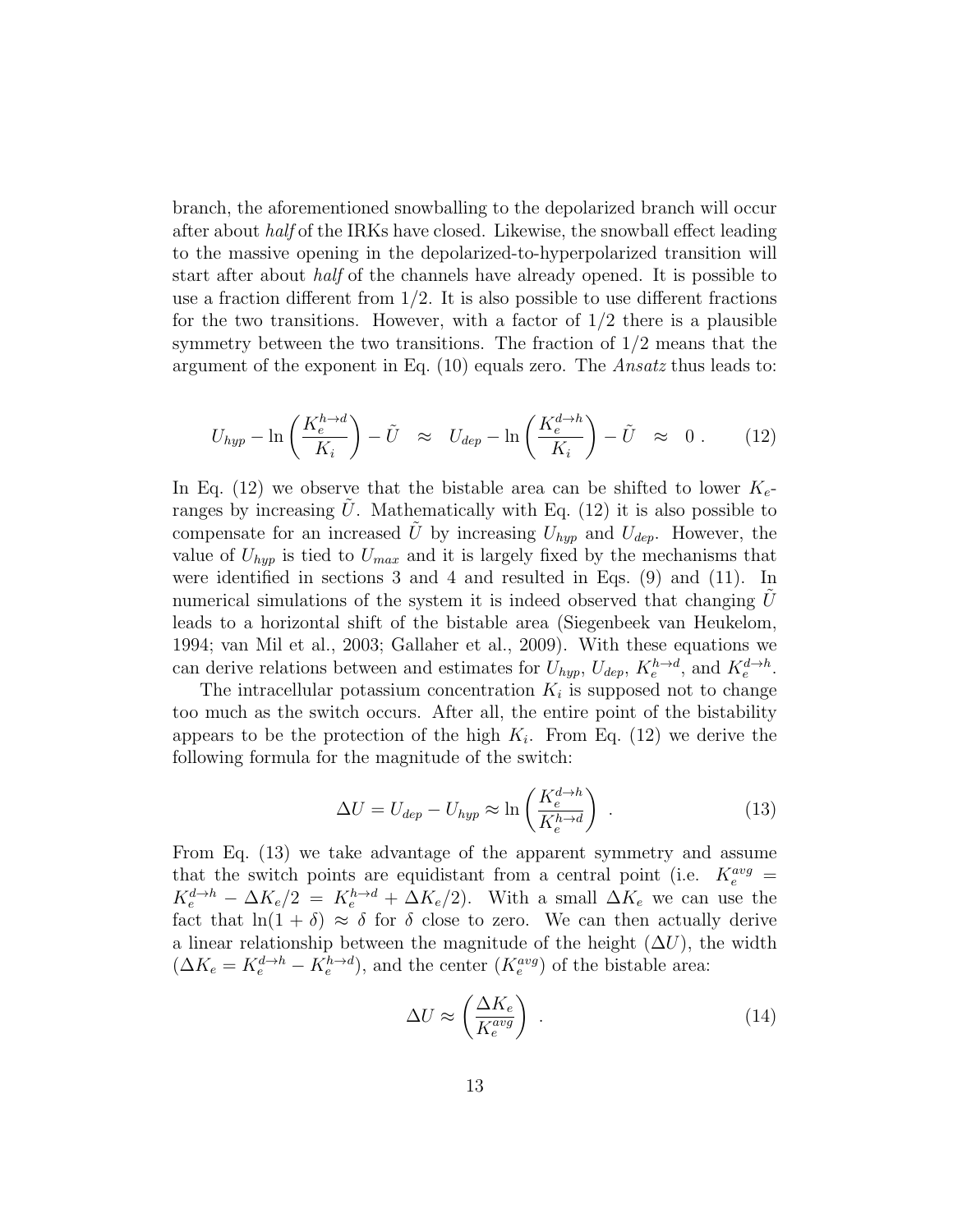In Fig. 3 we observe that  $K_e^{h\to d} \approx 1.6$  mM and  $K_e^{d\to h} \approx 1.95$  mM. These values in Eq. (13) predict  $\Delta U \approx 0.20$ . From Fig. 3 the two branches appear to be separated by  $\Delta U = 0.65$  or about 17 mV. The Ansatz apparently leads to an estimation of the right order of magnitude. However, refinement is possible.

The term  $\left\{1 + \exp\left[\left(U - \ln(K_e/K_i) - \tilde{U}\right)/\varepsilon\right]\right\}^{-1}$  in the expression for the  $P_K$  describes a sigmoid that, as  $(U - \ln(K_e/K_i))$  increases, goes from an asymptotic value of 1 to an asymptotic value of 0. The transition from 1 to 0 is steeper if the value for  $\varepsilon$  is smaller. In the  $\varepsilon \to 0$  limit, it no longer matters whether we take  $1/2$  or any other number between 0 and 1 as the critical fraction at which the "snowballing" starts. In case of  $\varepsilon \to 0$ , we can also use different fractions for the two transitions without affecting the result. This is because with  $\varepsilon \to 0$  the transition from 0 to 1 is effectively vertical. The experimental data in Fig. 2 were best fit with  $\varepsilon = 0.12$ . We observed that around that value for  $\varepsilon$  we can still vary the width of the bistable area by varying  $\varepsilon$ . This means that with  $\varepsilon = 0.12$  we are not yet in the regime where the  $\varepsilon \to 0$  limit applies and the fractions may vary from 1/2.

We can obtain equations for the turning points because the tangent line to the theoretical curve in Fig. 3 becomes vertical when the switching occurs. Using the second part of Eq. (11) with  $\partial U/\partial K_e \to \infty$  leads to two equations, one for  $U_{dep}$  and one for  $U_{hyp}$ :

$$
U_{dep} - \tilde{U} - \ln\left(\frac{K_e}{K_i}\right) = \varepsilon \ln\left(\frac{P_0 + P_{IRK}^{max}}{P_0}\right) + \varepsilon \operatorname{arccosh}(-G(K_e)) \tag{15}
$$

$$
U_{hyp} - \tilde{U} - \ln\left(\frac{K_e}{K_i}\right) = \varepsilon \ln\left(\frac{P_0 + P_{\text{IRK}}^{max}}{P_0}\right) - \varepsilon \operatorname{arccosh}(-G(K_e)), \quad (16)
$$

where

$$
G(K_e) = 1 + \frac{U_{max} P_{\text{Na}} P_{\text{IRK}}^{max}}{3\varepsilon P_0 (P_0 + P_{\text{IRK}}^{max})} \frac{K_e}{K_e + K_m^K} \,. \tag{17}
$$

The symmetry is easy to see along the U-axis as the term  $\varepsilon \arccosh(-G(K_e))$ on the right hand sides of Eqs. (15) and (16) shifts the potential up or down from a central point  $\varepsilon \ln \left( \frac{P_0 + P_{\text{IRK}}^{max}}{P_0} \right)$ ) by nearly equal amounts  $(K_e)$ 's are slightly different). In fact, getting rid of the last term on the right hand sides of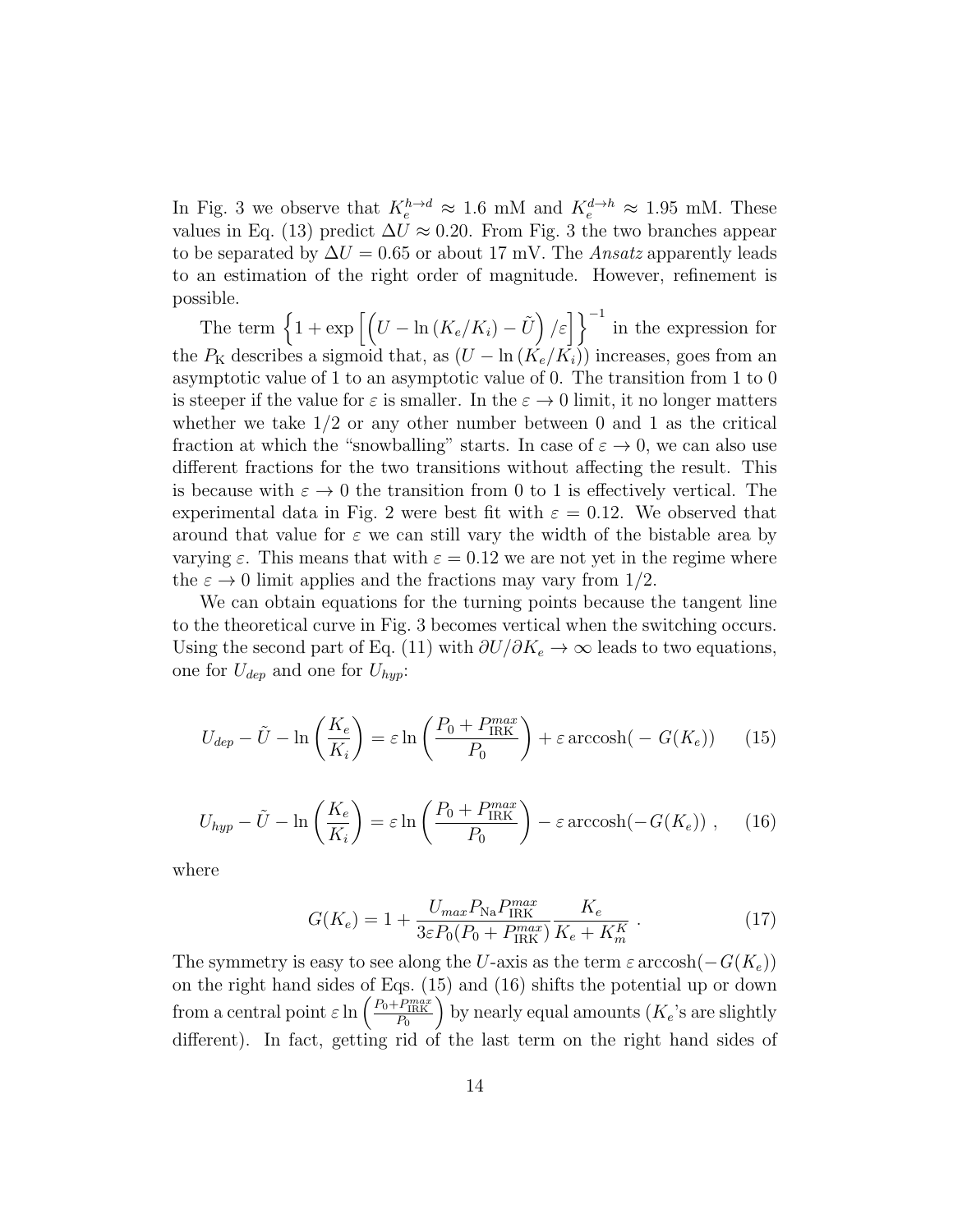these equations gives the equation through the center inflection point (cf. Fig. 3), which can also be found by using the second part of Eq. (11) with  $\partial^2 U/\partial K_e^2=0$ .

For Eq. (16), the two terms on the right hand side are nearly equal and opposite. They almost cancel each other out so the estimation in Eq. (12) for the hyperpolarized branch remains accurate:

$$
U_{hyp} \approx \tilde{U} + \ln\left(\frac{K_e^{h \to d}}{K_i}\right) \tag{18}
$$

This implies that the snowballing from the hyperpolarized branch to the depolarized branch will occur after about half of the IRKs have closed. For the depolarized branch (Eq. (15)) the hyperbolic arccosine term presents another dependence on  $K_e$  so an approximation will ease the analysis.

$$
\varepsilon \operatorname{arccosh}(-G) = \varepsilon \ln(-G + \sqrt{G^2 - 1})
$$

$$
= \varepsilon \ln(-G - G\sqrt{1 - 1/G^2})
$$

$$
\approx \varepsilon \ln(-2G) \tag{19}
$$

The last step in Eq. (19) is acceptable because  $G(K_e^{d\rightarrow h}) \approx -3.5$ , so 1  $\gg$  $1/G^2$ . Furthermore, at  $K_e^{d\rightarrow h}$  the potassium concentration is high enough to make the Michaelis-Menten term in Eq. (17) practically unity. With this approximation we end up with the depolarized potential:

$$
U_{dep} = \tilde{U} + \ln\left(\frac{K_e^{d \to h}}{K_i}\right) + \varepsilon \ln\left(\frac{P_0 + P_{IRK}^{max}}{P_0}\right) + \varepsilon \ln\left(-2 - \frac{2U_{max}P_{\text{Na}}P_{\text{IRK}}^{max}}{3\varepsilon P_0(P_0 + P_{\text{IRK}}^{max})}\right) \tag{20}
$$

Because of the extra terms here, the critical fraction of IRKs that need to open in order to switch back to the hyperpolarized branch is not  $1/2$ . The extra terms will make the argument of the exponent in Eq. (10) larger than zero, which makes the permeability very small. It follows that the depolarized-to-hyperpolarized transition will happen after only very few of the channels have opened. Now taking the difference in the depolarized and hyperpolarized potentials with some rearrangement gives the height of the bistable region: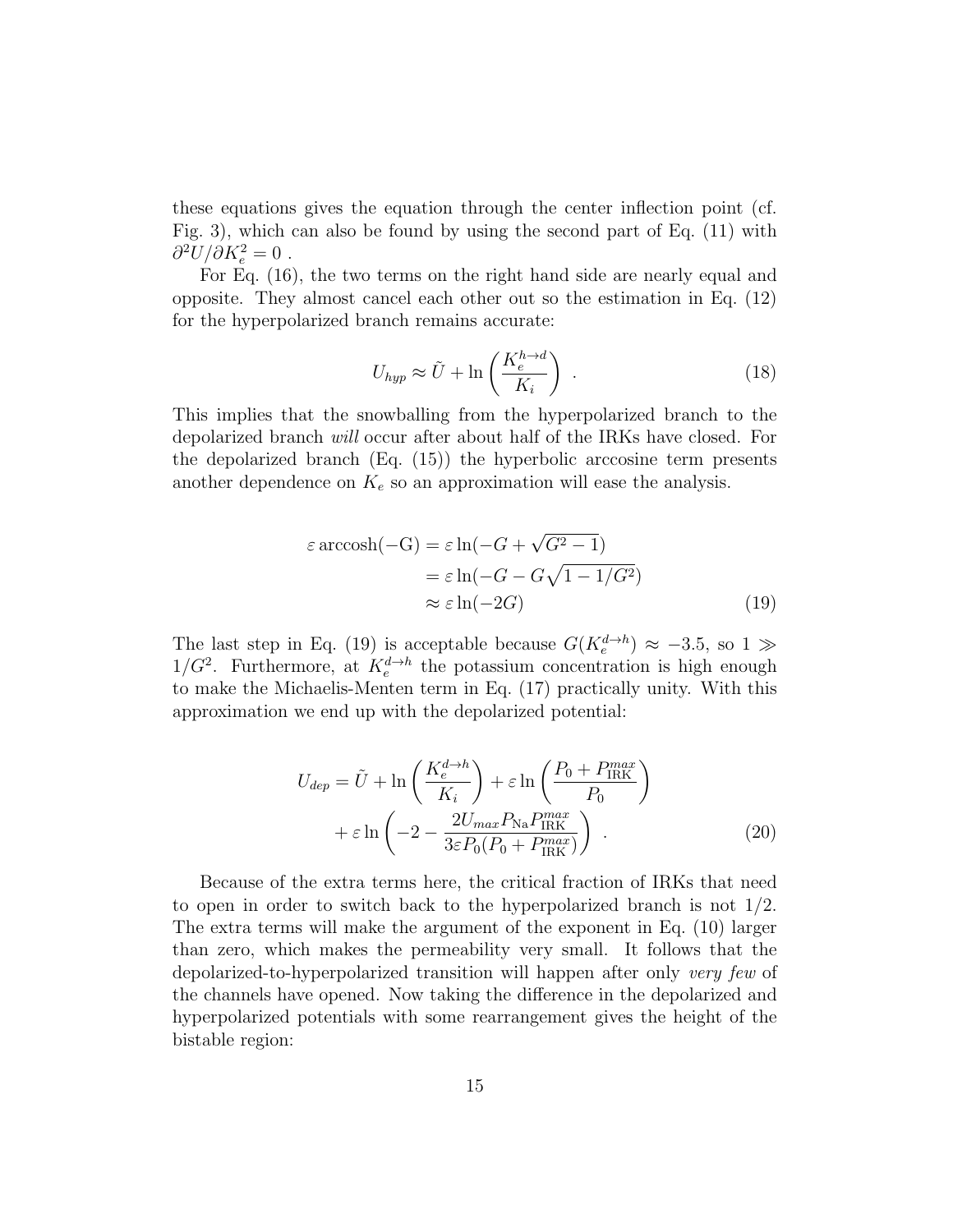$$
\Delta U \approx \ln \left( \frac{K_e^{d \to h}}{K_e^{h \to d}} \right) + \varepsilon \ln \left( -2 \frac{P_{\text{IRK}}^{max}}{P_0} \left( 1 + \frac{P_{\text{Na}} U_{\text{max}}}{3 \varepsilon P_0} \right) \right) \tag{21}
$$

Using the parameters from Fig. 3 with  $K_e^{h\to d} = 1.6$  mM and  $K_e^{d\to h} = 1.95$  mM we get more than triple the rough estimate of  $\Delta U = 0.20$  that we had before. The result  $\Delta U = 0.73$  is close to the  $\Delta U = 0.65$  that is obtained from the fit. Using the approximation of Eq. (14) and some rearrangement we obtain:

$$
\Delta U \approx \left(\frac{\Delta K_e}{K_e^{avg}}\right) + \varepsilon \ln \left(2 \frac{P_{\text{IRK}}^{max}}{P_0} \left(\frac{k_p}{\varepsilon P_0 C} - 1\right)\right) \tag{22}
$$

It should be immediately obvious with Eq. (22) that with the aforementioned Ansatz of  $\varepsilon \to 0$  the steepness of the transition increases and we again get the approximation of Eq. (14). Equation (22) shows how the parameters affect the geometry of the bistable area, but does not tell the full story. As the parameters  $\varepsilon$ ,  $k_p$ , C,  $P_{\text{IRK}}^{max}$  and  $P_0$  are changed, the height and the position of the bistable area are also affected through the dependence of  $K_e^{avg}$  on  $\varepsilon$ ,  $k_p$ , C,  $P_{\text{IRK}}^{max}$  and  $P_0$ . The validity of Eq. (22) as an approximation can be tested by numerically checking (against Eq. (11) in conjunction with Eq. (10)) the geometry of the region. Upon plotting solutions we indeed see that a smaller  $k_p$  leads to a shift in the bistable area to larger values of  $K_e^{avg}$ . This makes sense, as with less pumping capability, the cell will have to switch sooner to a depolarized state (the switch occurs when active transport can't handle the extra sodium leak that hyperpolarization involves). A shift in the opposite direction (towards smaller  $K_e^{avg}$ ) occurs when decreasing the osmolarity, C. Because  $C = K_e + N_e \approx N_e$ , decreasing C effectively decreases  $N_e$ . A smaller  $N_e$  reduces the sodium inflow (cf. Eq. (1)) and therefore presents less pressure on the pump. Increasing  $P_0$  has the same effect as adding some isoprenaline to the system.  $P_0$  accounts for the permeability of all  $K^+$  channels other than the IRKs, so increasing this value is analogous to opening more  $K^+$  channels that, unlike the IRKs, remain open at low  $K_e$  values. Increasing  $P_0$  has the effect of decreasing the height and width of the bistable region. It can be seen in Eq. (22) that with a sufficiently large  $P_0$ , a sufficiently large C or a sufficiently small  $k_p$  the logarithm will eventually give an imaginary number. The expression is then meaningless,  $\Delta U$  is effectively undefined, and we no longer have hysteresis. All in all, Eq. (22) describes how for finite parameter values a bifurcation occurs; a bistable region appears or disappears.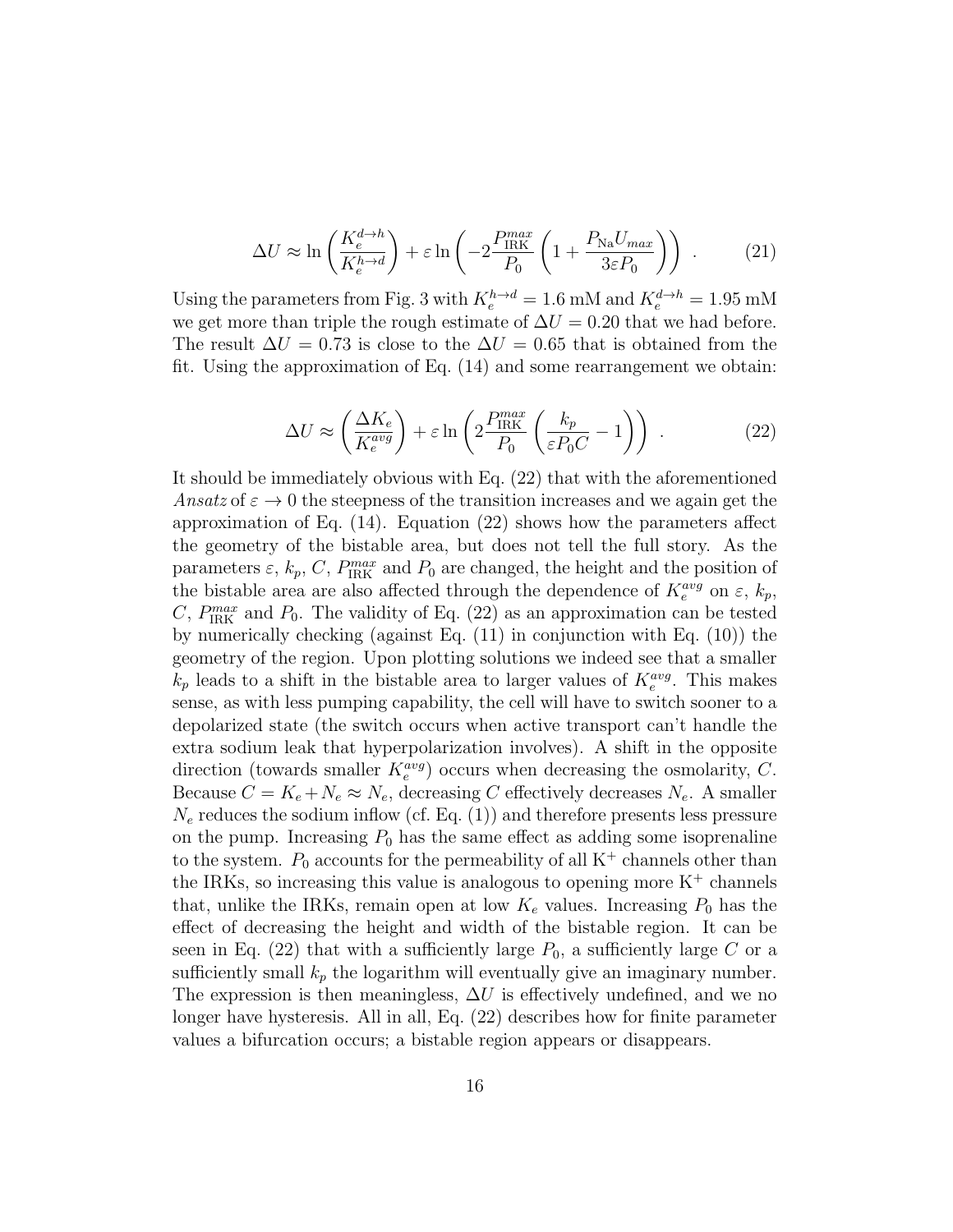## 6. Results and Discussion

We have studied the maintenance of the ionic balance of a living cell. Our simple model involved only sodium and potassium. Active transport in our model against the electrochemical potential is carried out solely by the Na,K-ATPase. Passive transport takes place through sodium and potassium channels. We have shown that hysteretic behavior of the membrane potential emerges when the potassium permeability is not fixed and constant, but made to depend on the electrochemical potential of potassium (cf. Eq. (10)). Our experiments with muscle cells are in good agreement with the results of the analysis of the model. Figure 1 depicts the theory and experiment for the case of a large constant potassium permeability. Figure 2 shows how a potassium permeability that is dominated by the IRKs (which have an open probability that depends on the electrochemical potential of potassium) leads to a bistable area. For this case, experiment and theory show first order phase transitions and hysteresis. Approximations that are inferred from the model can quantitatively account for how the dimensions and the location of the bistable area depend on the different parameters of the model.

Though our experiments were performed on muscle cells, this phenomenon is seen in other types of cells (Gadsby and Cranefield, 1977; McCullough et al., 1990; Siegenbeek van Heukelom, 1991; Brismar and Collins, 1993; Jiang et al., 2001). This analysis may shed light on the broader issue of the role of IRKs in the potassium permeability of all cells. In the last chapter of the well-known textbook by Hille (Hille, 1992) the evolution of ion channels is reconstructed. Extrapolating three billion years into Earth's past is speculative. However, it is in the context of early evolution that we should be looking for an explanation of the bistability. On the basis of sequence homologies Hille estimates that IRKs first emerged more than 2400 million years ago. Hille suggests that there was a transitional period occurring 2000- 3000 million years ago during which many traits evolved to give way for the eukaryotic cell to develop. IRKs may be considered evolutionarily ancient and are found in both eukaryotes and prokaryotes (Miller, 2000; Durrell and Guy, 2001).

The selective advantage of the switch discussed in this article is that it enables the cell to shut down in conditions of environmental stress. In the depolarized state the cell is insulating itself from the environment. With ion channels mostly closed and a very small electric transmembrane potential ion leak will be minimal. Consequently, the Na,K-ATPase pumps need not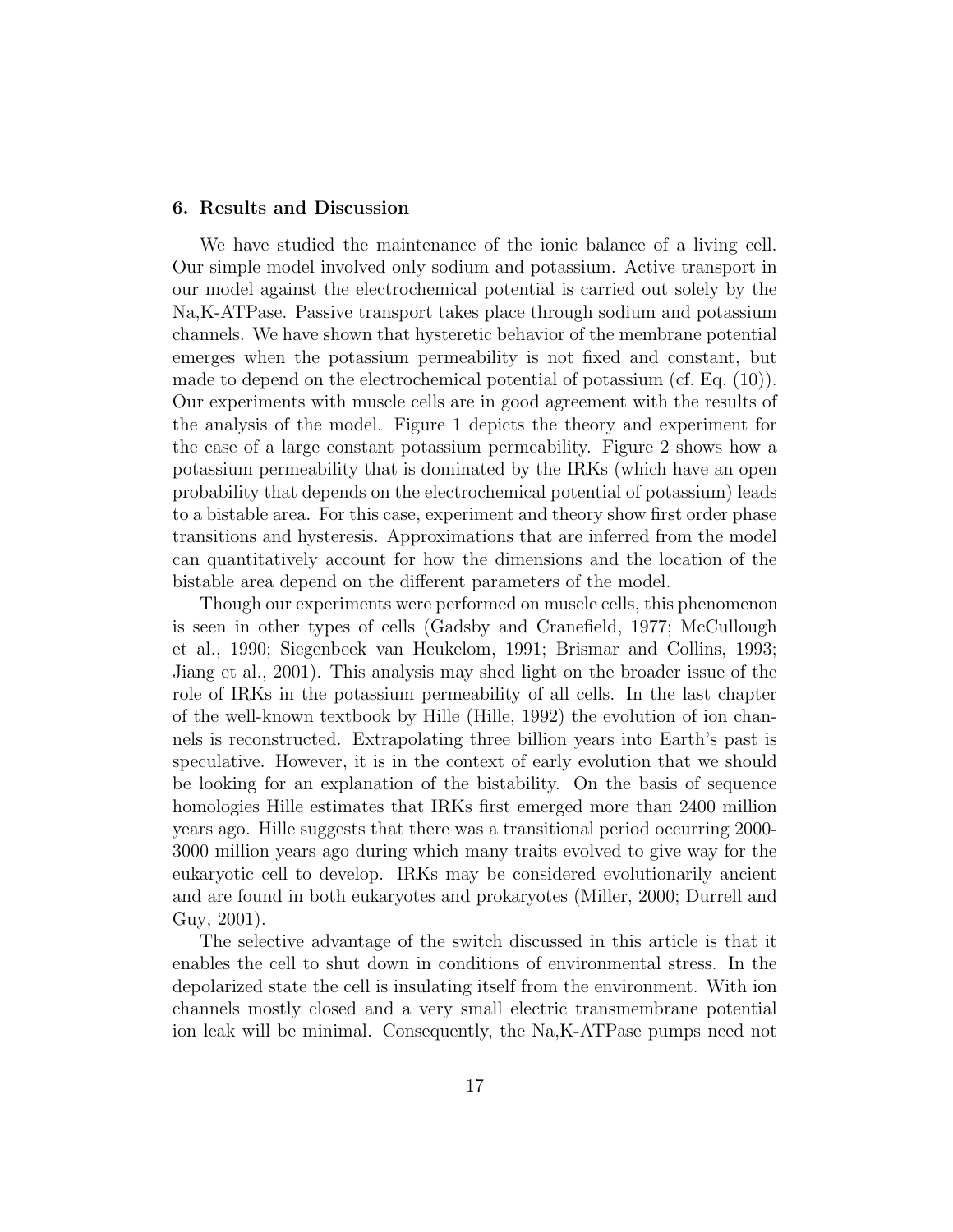operate at a high turnover rate and ATP consumption will thus be very low. The sharp decrease of the transmembrane electric potential  $U$  that we see in Fig. 1 could already qualify as a kind of switch. However, a switch without a bistable region carries the disadvantage that a cell can repeatedly "go to sleep" and "wake up" if the extracellular potassium concentration were to fluctuate in the  $K_e < K_e^*$  region. No such metabolic confusion occurs if there is a sufficiently wide bistable region. A hyperpolarized to depolarized transition takes place when  $K_e < K_e^{h\to d}$ . The cell will remain in its state of hibernation also when  $K_e$  will subsequently fluctuate around  $K_e^{h\to d}$ . Only when  $K_e$  is large enough that the cell will not be metabolically compromised does the cell "wake up." In the same respect, fluctuations of  $K_e$  around  $K_e^{d\rightarrow h}$  will not lead to a switch once the cell is "awake". The first order phase transitions and the bistable region provide the cell with a very robust safeguard against environmental challenge.

The role of chloride was not considered in this model. Chloride is important in the regulation of the transmembrane potential and volume homeostasis. The permeability for Cl<sup>−</sup> can be up to an order of magnitude higher than the permeability of K<sup>+</sup> (Bretag, 1987). Like for K<sup>+</sup>, for Cl<sup>−</sup> at physiological conditions the electric and chemical potentials nearly balance. The  $Na, K, 2Cl$ -cotransporter is driven by inward  $Na<sup>+</sup>$  flow and therefore leads to a greater sodium leak and a slight accumulation of intracellular Cl<sup>−</sup> above the equilibrium value. Changing the flux of Cl<sup>−</sup> by stimulating or blocking the Na,K,2Cl-cotransporter preserves the hysteresis, but has effects on  $K_e^{avg}$ ,  $\Delta K_e$ , and/or  $\Delta U$  (Gallaher et al., 2009). Blocking the Na,K,2Clcotransporter effectively leads to a lower  $K_e^{avg}$  and a higher  $\Delta U$ , whereas stimulating the Na,K,2Cl-cotransporter leads to a higher  $K_e^{avg}$ , a lower  $\Delta K_e$ , and a slightly smaller  $\Delta U$ . Coupling Na<sup>+</sup> and K<sup>+</sup> transport to Cl<sup>−</sup> transport adds a complication to the system but appears to not change the basic dynamics. The effect of the chloride traffic on Eq. (22) may be as simple as adding another load on the pump and thereby decreasing the ratio  $k_p/C$ . However, the introduction of more adjustable parameters leads to larger equations and immunization of the theory against experimental falsification. By neglecting chloride we sacrifice the accuracy of parameter estimates for the sake of simplicity and conciseness.

The transmembrane potential is dependent on the permeability of potassium which is, in turn, dependent on the extracellular concentration of potassium and the transmembrane potential itself. This nonlinearity may result in either a hyperpolarization or a depolarization of the transmembrane po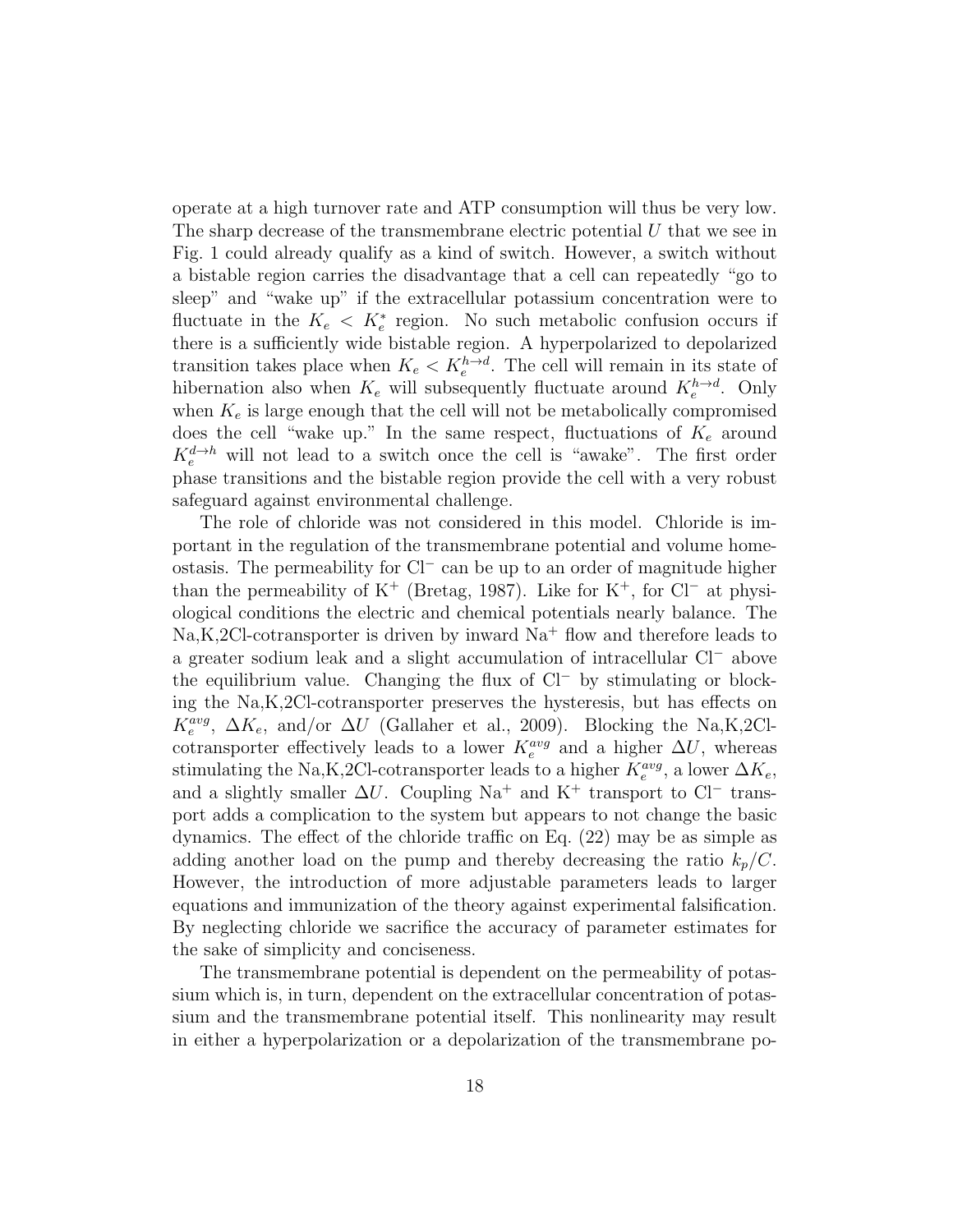tential at low  $K_e$ . For normal function, the extracellular concentration of potassium must lie within a certain range, but low potassium conditions do occur. This is referred to as hypokalemia and the condition most commonly results from excessive potassium loss via the kidney associated with the longterm use of diuretics. In extreme circumstances, hypokalemic patients can have temporary paralysis, which may be due to muscle cells switching to a depolarized state. The most common treatment for hypokalemia is through potassium supplementation, though this often is overshot leaving one with hyperkalemia. Getting a good grip on the location and dimensions of the hysteretic region should be helpful in both understanding and treating this condition.

- Bretag, A., 1987. Muscle chloride channels. Physiological Reviews 67, 618– 724.
- Brismar, T., Collins, V.P., 1993. Effect of external cation concentration and metabolic inhibitors on membrane potential of human glial cells. Journal of Physiology 460, 365–383.
- Costa, P., Emilio, M., Fernandes, P., 1989. Determination of ionic permeability coefficients of the plasma membrane of Xenopus laevis oocytes under voltage clamp. The Journal of Physiology 413, 199–211.
- Durrell, S.R., Guy, H.R., 2001. A family of putative kir potassium channels in prokaryotes. BMC Evolutionary Biology 1, 1–14.
- Edelstein-Keshet, L., 1988. Mathematical Models in Biology. Birkäuser Mathematics Series, McGraw-Hill Inc., New York.
- Ferrell, J.E., Machleder, E.M., 1998. The biochemical basis of an all-or-none cell fate switch in xenopus oocytes. Science 280, 895–898.
- Gadsby, D.C., Cranefield, P.F., 1977. Two levels of resting potential in cardiac purkinje fibers. The Journal of General Physiology 70, 725–746.
- Gallaher, J., Bier, M., Siegenbeek van Heukelom, J., 2009. The role of chloride transport in the control of the membrane potential in skeletal muscletheory and experiment. Biophysical Chemistry 143, 18–25.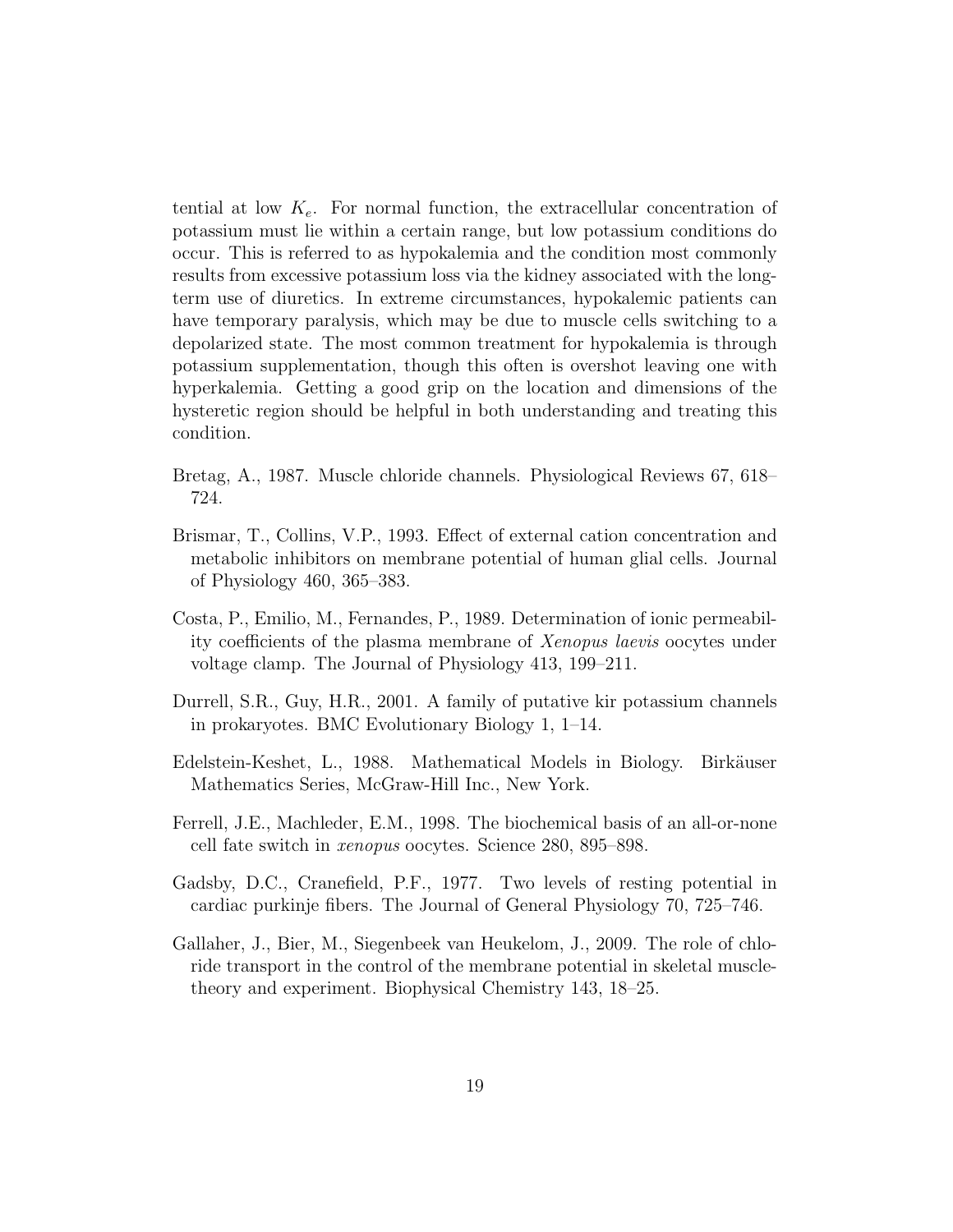- Geukes Foppen, R.J., 2004. In skeletal muscle the relaxation of the resting membrane potential induced by  $K^+$  permeability changes depends on  $Cl^$ transport. Pflügers Archiv 447, 416–425.
- Geukes Foppen, R.J., Siegenbeek van Heukelom, J., 2003. Isoprenalinestimulated differential adrenergic response of  $K^+$  channels in skeletal muscle under hypokalaemic conditions. Pflügers Archiv European Journal of Physiology 446, 239–247.
- Geukes Foppen, R.J., van Mil, H.G.J., Siegenbeek van Heukelom, J., 2003. Effects of chloride transport on bistable behaviour of the membrane potential in mouse skeletal muscle. The Journal of Physiology 542, 181–191.
- Goodman, M.B., Art, J.J., 1996. Positive feedback by a potassium-selective inward rectifier enhances tuning in vertebrate hair cells. Biophysical Journal 71, 430–442.
- Guo, D., Lu, Z., 2003. Interaction mechanisms between polyamines and IRK1 inward rectifier  $K^+$  channels. Journal of General Physiology 122, 485–500.
- Hagiwara, S., Takahashi, K., 1974. The anomalous rectification and cation selectivity of the membrane of a starfish egg cell. Journal of Membrane Biology 18, 61–80.
- Hille, B., 1992. Ionic Channels in Excitable Membranes. Sinauer Associates Inc., Sunderland, MA.
- Jackson, E.A., 1989. Perspectives of Nonlinear Dynamics. Cambridge University Press, Cambridge, UK.
- Jiang, Z., Si, J.Q., Lasarev, M.R., Nuttal, A.L., 2001. Two resting potential levels regulated by the inward-rectifier potassium channel in the guinea-pig spiral modiolar artery. Journal of Physiology 537, 829–842.
- Katz, B., 1949. Les constantes électriques de la membrane du muscle. Archives des Sciences Physiologiques 3, 28599.
- Keener, J.P., Sneyd, J., 1998. Mathematical Physiology. Springer-Verlag, Berlin.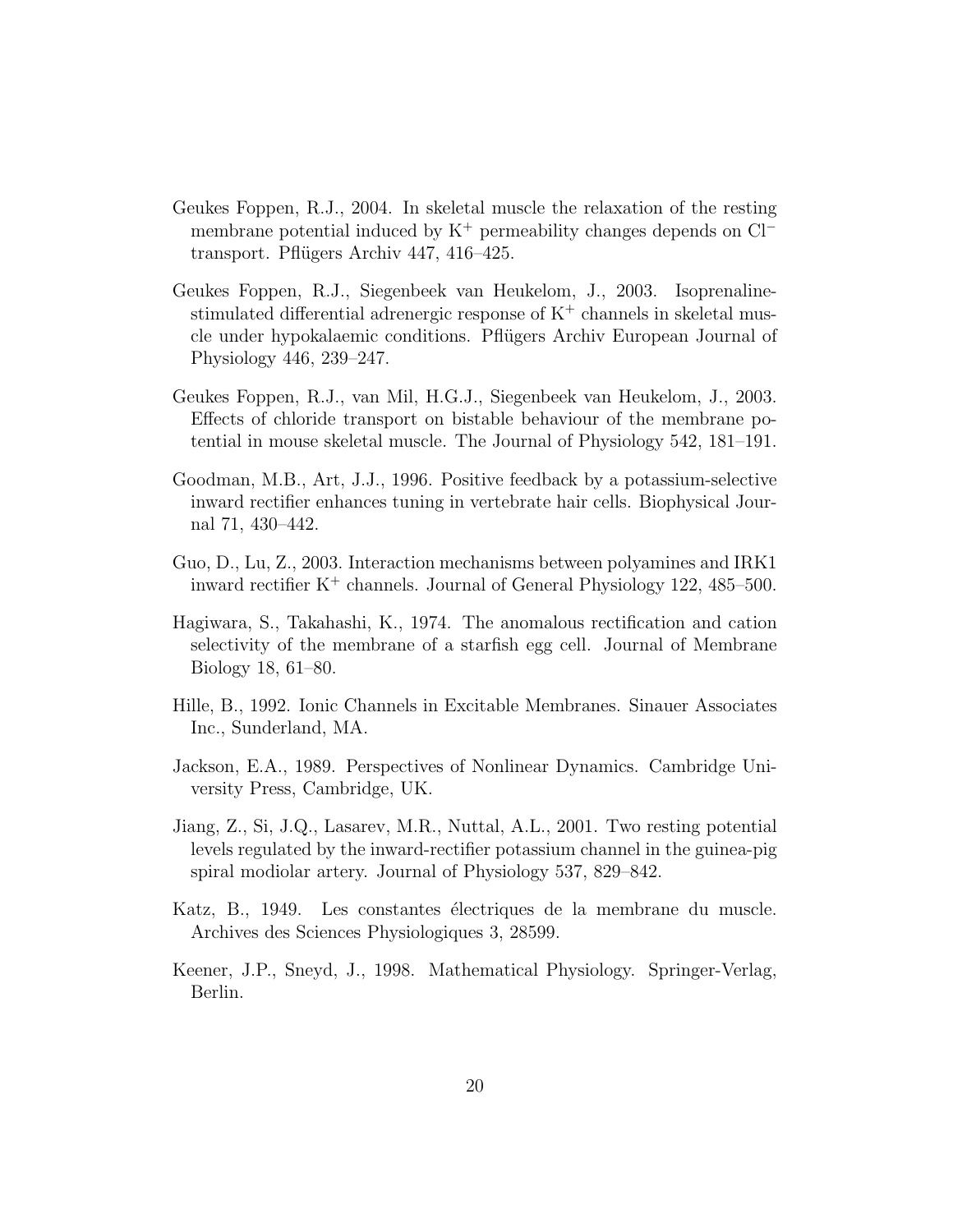- Kristensen, M., Hansen, T., Juel, C., 2006. Membrane proteins involved in potassium shifts during muscle activity and fatigue. American Journal of Physiology - Regulatory, Integrative and Comparative Physiology 290, R766–R772.
- Kume, H., Takai, A., Tokuno, H., Tomita, T., 1989. Regulation of  $Ca^{2+}$ dependent k<sup>+</sup>-channel activity in tracheal myocytes by phosphorylation. Nature 341, 152–154.
- Läuger, P., 1991. Electrogenic Ion Pumps. Sinauer Associates Inc., Sunderland, MA.
- Lewis, K., 2007. Persister cells, dormancy and infectious disease. Nature Reviews Microbiology 5, 48–56.
- Liu, J.H., Bijlenga, P., Fischer-Lougheed, J., Occiodoro, T., Kaelin, A., Bader, C.R., Bernheim, L., 1998. Role of inward rectifier K<sup>+</sup> current and of hyperpolarization in human myoblast fusion. Journal of Physiology 510, 467–476.
- Lu, Z., 2004. Mechanism of rectification in inward-rectifier  $K^+$  channels. Annual Review of Physiology 66, 103–129.
- McCullough, J.R., Chua, W.T., Rasmussen, H.H., Eick, R.E.T., Singer, D.H., 1990. Two stable levels of diastolic potential at physiological  $K^+$ concentrations in human ventricular myocardial cells. Circulation Research 66, 191–201.
- Miller, C., 2000. An overview of the potassium channel family. Genome Biology 1, 1–5.
- Moore, W.J., 1972. Physical Chemistry. Prentice Hall Inc., Englewood Cliffs, NJ.
- Murray, J.D., 1993. Mathematical Biology. Springer-Verlag, Berlin.
- Plischke, M., Bergersen, B., 1994. Equilibrium Statistical Physics. World Scientific Publishing, Singapore.
- Qian, H., Reluga, T.C., 2005. Nonequilibrium thermodynamics and nonlinear kinetics in a cellular signaling switch. Physical Review Letters 94, 028101– 1–028101–4.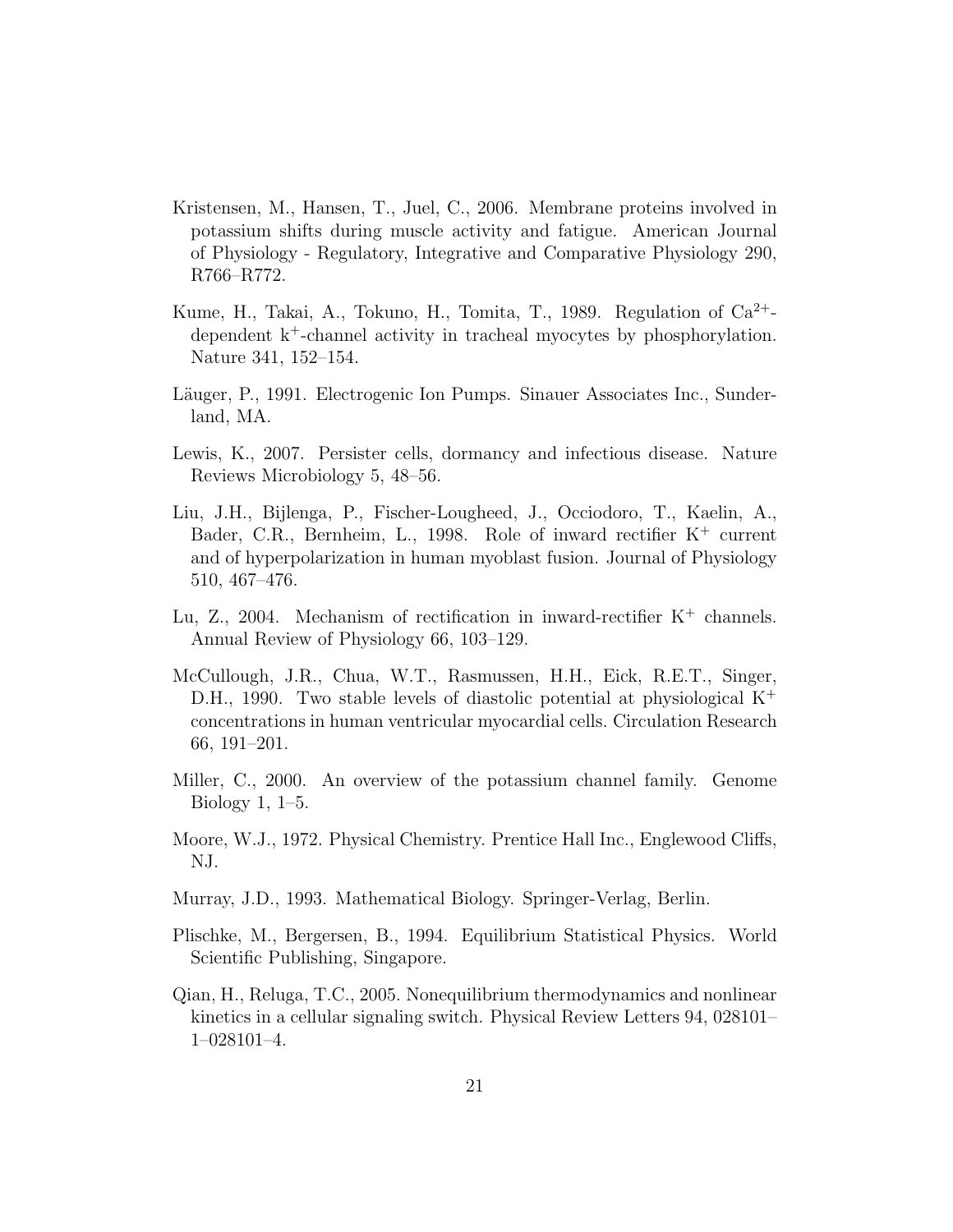- Reichl, L.E., 1980. A Modern Course in Statistical Physics. University of Texas Press, Austin, TX.
- Sejersted, O., Sjøgaard, G., 2000. Dynamics and consequences of potassium shifts in skeletal muscle and heart during exercise. Physiological Reviews 80, 1411–1481.
- Sejersted, O.M., 1988. Maintenance of Na, K-homeostasis by Na, K-pumps in striated muscle. Progress in Clinical and Biological Research 268B, 195–206.
- Siegenbeek van Heukelom, J., 1991. Role of the anomalous rectifier in determining membrane potentials of mouse muscle fibres at low extracellular K<sup>+</sup>. The Journal of Physiology 434, 549–560.
- Siegenbeek van Heukelom, J., 1994. The role of the potassium inward rectifier in defining cell membrane potentials in low potassium media, analyzed by computer simulation. Biophysical Chemistry 50, 345–360.
- Sims, S.M., Kelly, M.E., Dixon, S.J., 1991.  $K^+$  and  $c^-$  currents in freshly isolated rat osteoclasts. Pflügers Archiv 419, 358–370.
- Sonenshein, A.L., 2000. Control of sporulation initiation in *Bacillus subtilis.* Current Opinion in Microbiology 3, 561–566.
- Stadnicka, A., Bosnjak, Z.J., Kampine, J.P., Kwok, W.M., 2000. Modulation of cardiac inward rectifier  $K^+$  current by halothane and isoflurane. Anesthesia & Analgesia 90, 824–833.
- Standen, N.B., Stanfield, P.R., 1978. Inward rectification in skeletal muscle: a blocking particle model. Pflügers Archiv 378, 173–178.
- Struyk, A.F., Cannon, S.C., 2008. Paradoxical depolarization of  $Ba^{2+}$ treated muscle exposed to low extracellular  $K^+$ : insights into resting potential abnormalities in hypokalemic paralysis. Muscle and Nerve 37, 326–337.
- van Mil, H.G.J., Geukes Foppen, R.J., Siegenbeek van Heukelom, J., 1997. The influence of bumetanide on the membrane potential of mouse skeletal muscle cells in isotonic and hypertonic media. British Journal of Pharmacology 120, 39–44.